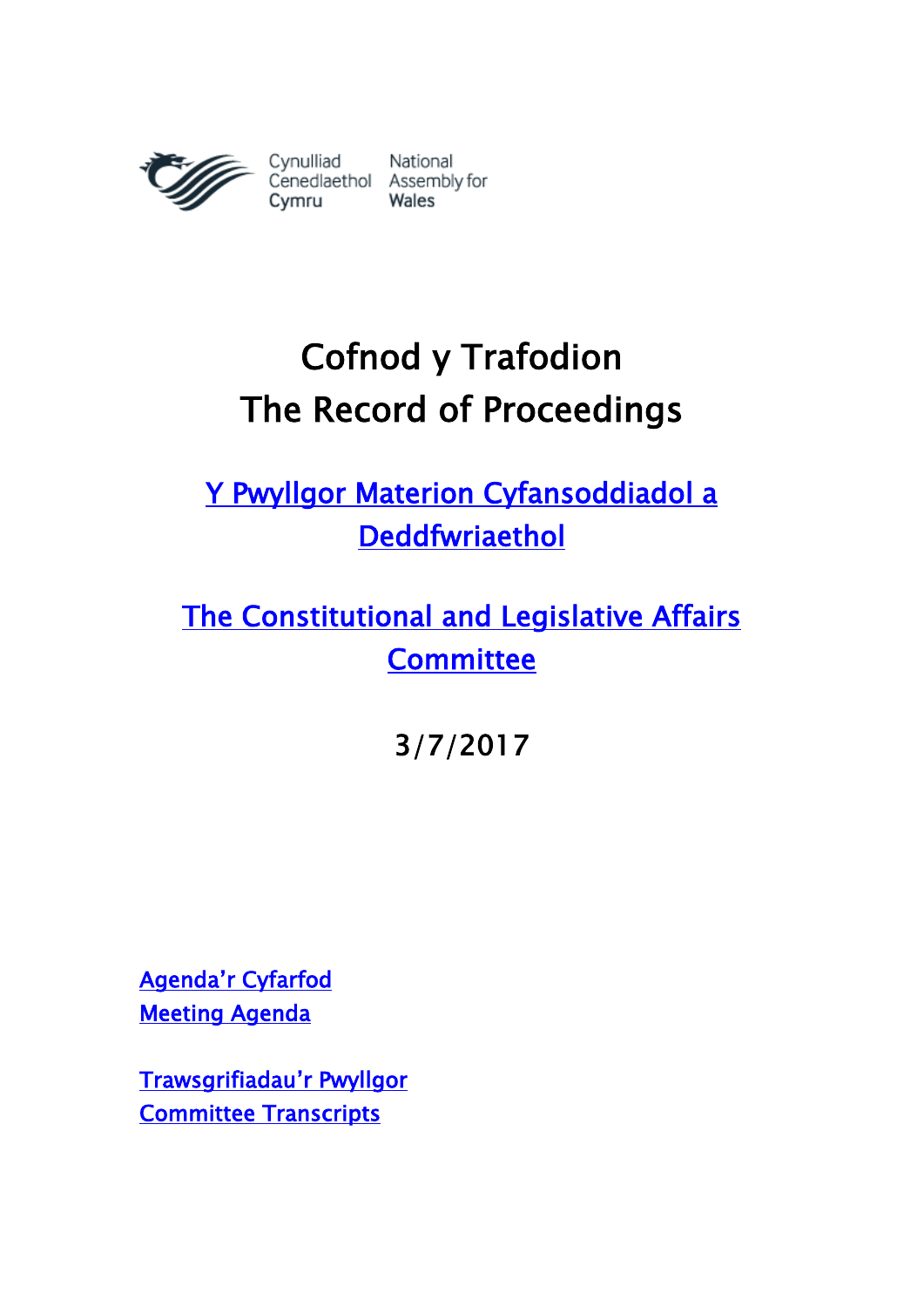## Cynnwys **Contents**

- [4](#page-3-0) [Cyflwyniad, Ymddiheuriadau, Dirprwyon a Datganiadau o Fuddiant](#page-3-0)  [Introduction, Apologies, Substitutions and Declarations of Interest](#page-3-0)
- 4 [Llais Cryfach i Gymru: Sesiwn Dystiolaeth 11](#page-3-1) [A Stronger Voice for Wales: Evidence Session 11](#page-3-1)
- 31 [Offerynnau sy'n Cynnwys Materion i Gyflwyno Adroddiad arnynt i'r](#page-30-0)  [Cynulliad o dan Reol Sefydlog 21.2 neu 21.3](#page-30-0) [Instruments that Raise Issues to be Reported to the Assembly under](#page-30-0)  [Standing Order 21.2 or 21.3](#page-30-0)
- 33 [Papurau i'w Nodi](#page-32-0) [Papers to Note](#page-32-0)
- 33 [Cynnig o dan Reol Sefydlog 17.42 i Benderfynu Gwahardd y Cyhoedd](#page-32-1)  [o'r Cyfarfod](#page-32-1) [Motion under Standing Order 17.42 to Resolve to Exclude the Public](#page-32-1)  [from the Meeting](#page-32-1)

Cofnodir y trafodion yn yr iaith y llefarwyd hwy ynddi yn y pwyllgor. Yn ogystal, cynhwysir trawsgrifiad o'r cyfieithu ar y pryd. Lle mae cyfranwyr wedi darparu cywiriadau i'w tystiolaeth, nodir y rheini yn y trawsgrifiad.

The proceedings are reported in the language in which they were spoken in the committee. In addition, a transcription of the simultaneous interpretation is included. Where contributors have supplied corrections to their evidence, these are noted in the transcript.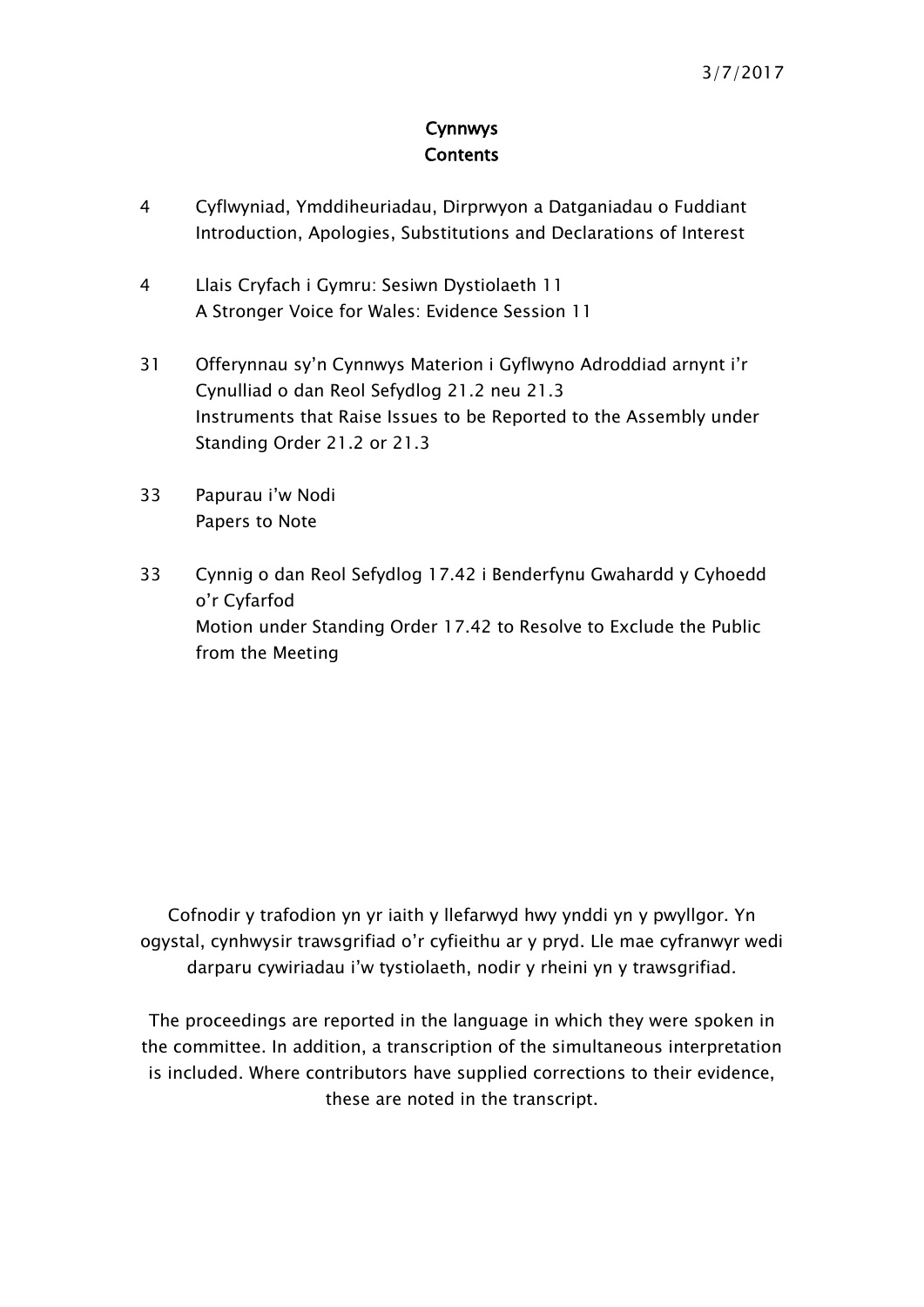## 3/7/2017

# Aelodau'r pwyllgor yn bresennol Committee members in attendance

| Yr Arglwydd / Lord<br>Dafydd Elis-Thomas<br>Bywgraffiad Biography                                           | Annibynnol<br>Independent                                                                                                                           |  |
|-------------------------------------------------------------------------------------------------------------|-----------------------------------------------------------------------------------------------------------------------------------------------------|--|
| Huw Irranca-Davies<br>Bywgraffiad Biography                                                                 | Llafur (Cadeirydd y Pwyllgor)<br>Labour (Committee Chair)                                                                                           |  |
| Dai Lloyd<br>Bywgraffiad Biography                                                                          | Plaid Cymru<br>The Party of Wales                                                                                                                   |  |
| David Melding<br>Bywgraffiad Biography                                                                      | Ceidwadwyr Cymreig<br><b>Welsh Conservatives</b>                                                                                                    |  |
| Eraill yn bresennol<br>Others in attendance                                                                 |                                                                                                                                                     |  |
| <b>Adrian Crompton</b>                                                                                      | Cyfarwyddwr Busnes y Cynulliad, Comisiwn y<br>Cynulliad<br>Director of Assembly Business, Assembly<br>Commission                                    |  |
| Elin Jones                                                                                                  | Aelod Cynulliad, Plaid Cymru; Llywydd, Cynulliad<br>Cenedlaethol Cymru<br>Assembly Member, Plaid Cymru; the Llywydd,<br>National Assembly for Wales |  |
| Swyddogion Cynulliad Cenedlaethol Cymru yn bresennol<br>National Assembly for Wales officials in attendance |                                                                                                                                                     |  |

| <b>Gareth Howells</b> | Cynghorydd Cyfreithiol<br>Legal Adviser         |
|-----------------------|-------------------------------------------------|
| Tanwen Summers        | Ail Glerc<br><b>Second Clerk</b>                |
| Dr Alys Thomas        | Y Gwasanaeth Ymchwil<br><b>Research Service</b> |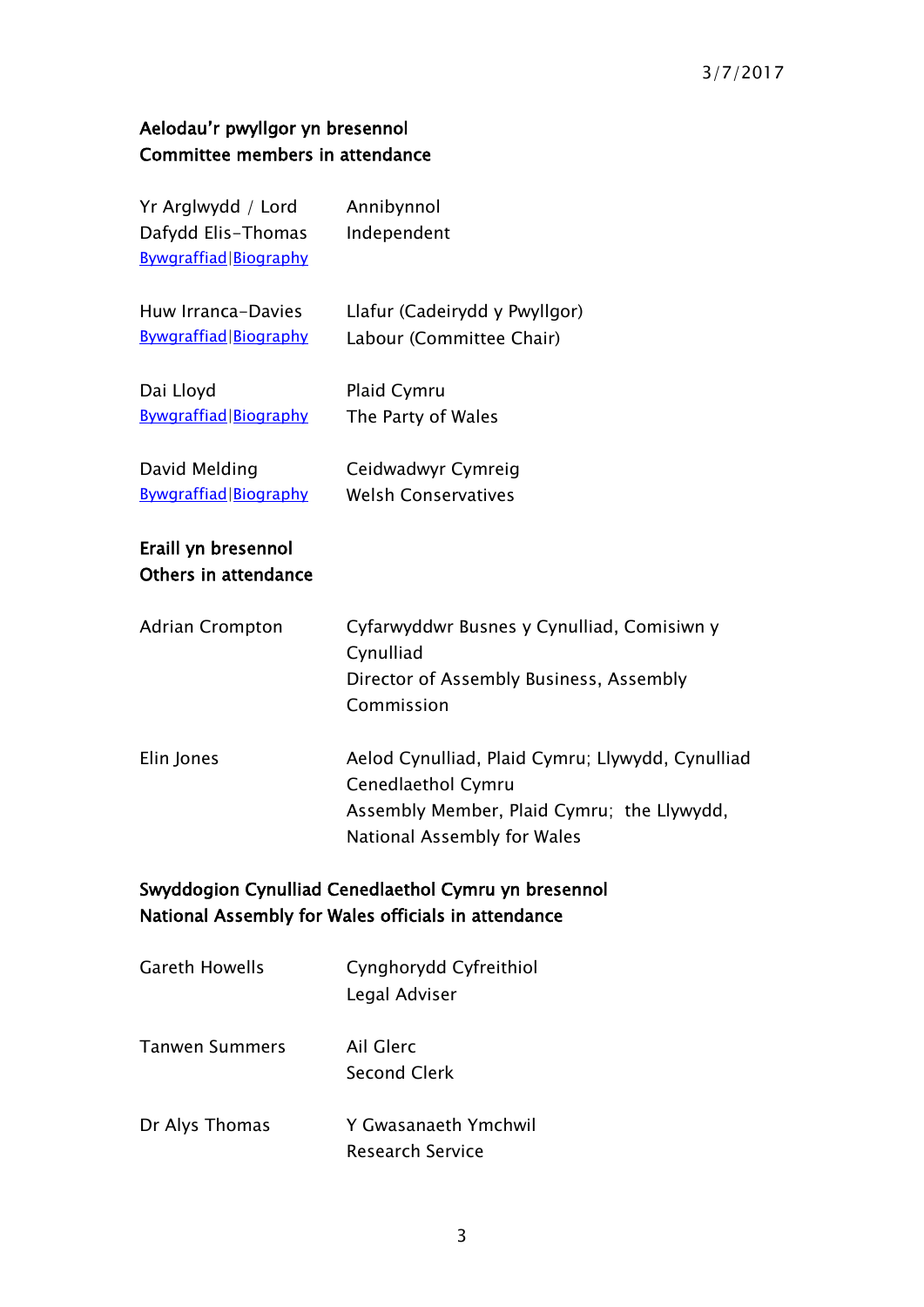### Gareth Williams Clerc

Clerk

Dechreuodd y cyfarfod am 14:30. The meeting began at 14:30.

## <span id="page-3-0"></span>Cyflwyniad, Ymddiheuriadau, Dirprwyon a Datganiadau o Fuddiant Introduction, Apologies, Substitutions and Declarations of Interest

[1] Huw Irranca-Davies: Good afternoon. Welcome to this afternoon's session of the Constitutional and Legislative Affairs Committee. It's quite a busy session this afternoon, and in a moment we'll be welcoming the Llywydd to give evidence this afternoon, but first of all, there are some basic housekeeping rules as normal. We're not expecting a fire alarm, but as per normal, if there is a fire alarm, please follow the instructions from staff to leave via the exit. If we can make sure—and I'd better had myself—that all mobile devices are turned to silent. We have full translation facilities—they're on our sets. You don't need to press any buttons—channel 1 you will find the translation on. That's it for all the housekeeping rules, although we do need to mention that we have one set of apologies today and that's from Nathan Gill, but otherwise we have a full set of committee members here, so we will go straight into our session.

<span id="page-3-1"></span>14:31

# Llais Cryfach i Gymru: Sesiwn Dystiolaeth 11 A Stronger Voice for Wales: Evidence Session 11

[2] Huw Irranca-Davies: Llywydd, good afternoon to you. We're delighted to have you here with us, and as you know we've had a fascinating number of sessions with some key players in the evolution of devolution over the years—pretty much all of the main players have been in front of us. But we've been looking at not only the constitutional aspects of this place and its relation to the United Kingdom and to other nations and regions, but also the policy implications, the day-to-day working: how we do things well and when we don't do things so well as well. Now, I'm sure you've been keeping an eye on that, but I wonder if I can begin by asking you, in your position—. This inquiry's termed 'A stronger voice for Wales inquiry', but it's in a changed context: a changed context of post 23 June last year—the referendum—a changed context post the new Wales Act 2017 and so on.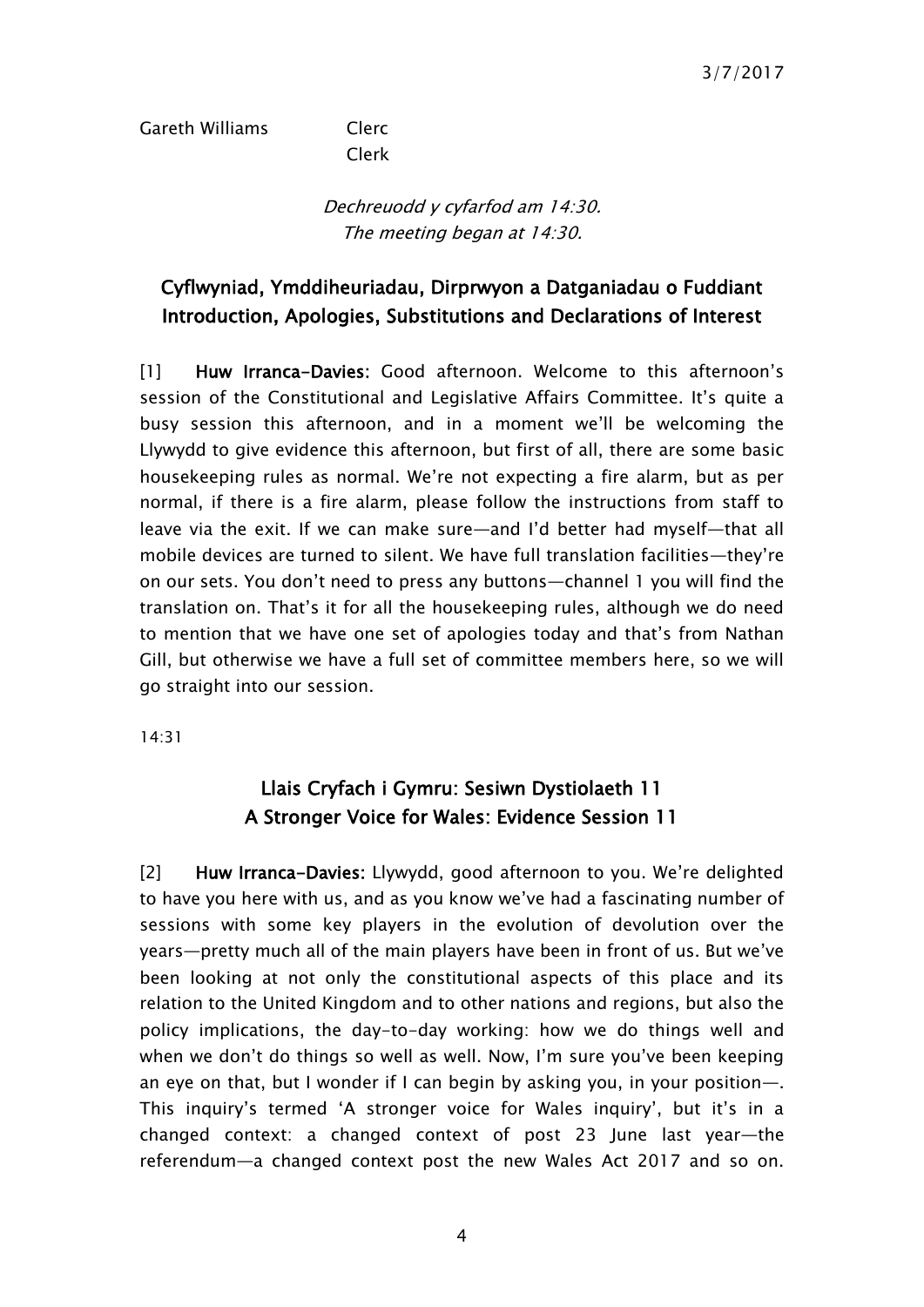Have you got any particular thoughts on the inquiry that we're engaged in and its input, or otherwise, for where we currently are as an Assembly and as a Parliament?

[3] Y Llywydd: Mae'n siŵr taw'r The Llywydd: Well, I'm sure that the peth cyntaf i'w ddweud wrth ateb y first thing to say in responding to cwestiwn yna yw i ddweud pa mor that question is to say how timely amserol yw'r gwaith y mae'r pwyllgor this committee's work is in the yma yn ei wneud yng nghyd-destun y context of those significant events digwyddiadau sylweddol yna rydych that you have mentioned: the chi wedi cyfeirio atyn nhw: y decision on Brexit through the penderfyniad yn sgil refferendwm referendum and also the Wales Act Brexit, a hefyd Deddf Cymru 2017 yn 2017 giving us an opportunity to rhoi cyfleon i ni edrych unwaith eto look anew at how we are governed, ar sut rŷm ni yn cael ein llywodraethu, ond yn benodol sut parliamentary institutions work and, mae'r sefydliadau seneddol gweithio ac, yn bwysig o ran y gwaith this work, how they collaborate yma, yn cydweithio ar draws y across the UK, and using, perhaps, Deyrnas Gyfunol, a'n efallai, refferendwm Brexit a'r penderfyniad i ddod allan o'r Undeb European Union as a means to look Ewropeaidd fel modd i edrych ar sut at how we can do things better than, gallwn ni wneud pethau o'r newydd perhaps, has been achieved in the ac yn well, o bosib, hyd yn oed na'r past. So, I'm certainly of the view that hyn a gyflawnwyd yn y gorffennol. this is a timely piece of work, and I Felly, yn bendant iawn, fy marn i yw look forward to seeing what this bod hwn yn amserol, ac rwy'n edrych committee broposes as ymlaen at weld beth fydd gan y recommendations to this Parliament pwyllgor yma i gynnig argymhellion i'r Senedd yma ac i'n terms of how we can improve our chwaer Seneddau ynglŷn â sut gallwn modus operandi for the benefit of the ni wella ar ein dull ni o weithredu ar people of Wales. ran pobl Cymru.

but specifically how the yn quite importantly in the context of defnyddio, the Brexit referendum and the decision to withdraw from the fel here and to our sister Parliaments in

[4] Huw Irranca-Davies: Thank you very much indeed for that opening response, and I was remiss in not welcoming, as well, Adrian Crompton you're very welcome here as well. Now, in light of those opening remarks and we're all aware of the role that you have and the fact that you've outlined as your three priority areas for your tenure of this very important position as Llywydd the issue of accountability to the Assembly and the people of Wales;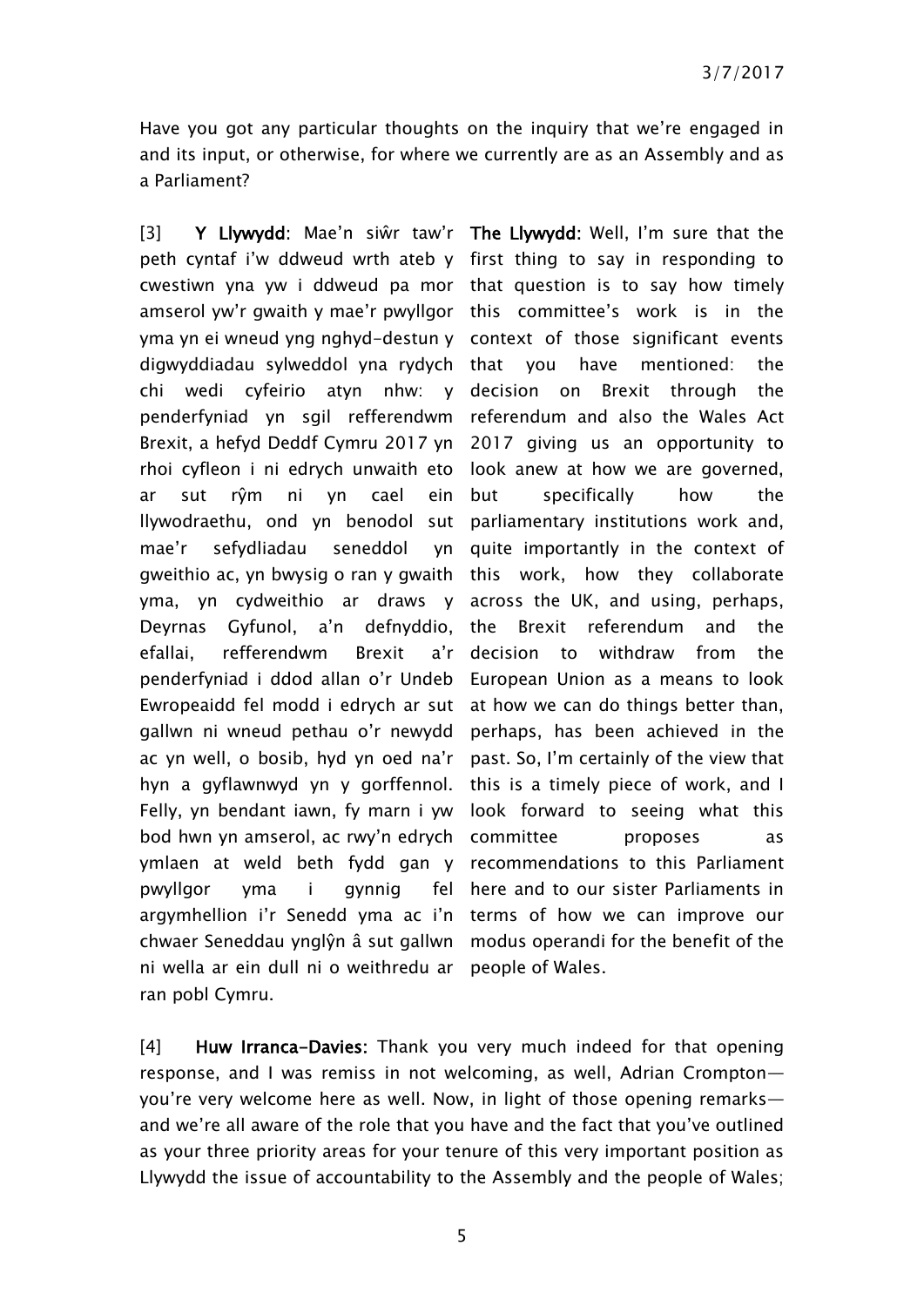of transforming the way in which we share information, and thereby making us more relevant, and you can see the relevance to our inquiry in that; and, of course, capacity, and strengthening the Assembly by putting the people of Wales at the heart of decision making and policy, which is something that runs through our inquiry as a theme as well—but in that respect and those aims that you have, what is the particular role of the Presiding Officer, of the Llywydd, in terms of inter-parliamentary relations? Is it simply as a caretaker, or is there something more fundamental than that, particularly in this changed context we've talked about?

[5] Y Llywydd: Wel, byddwn i'n The Llywydd: Well, I would say that it dweud ei fod e'n bodoli ar ddwy lefel: yn gyntaf fel Llywydd sydd yn arwain ar gynrychioli'r Cynulliad mewn cyfarfodydd rhwng ein gwahanol Seneddau ni. Rŷch chi'n ymwybodol, wrth gwrs, o'r *quadrilaterals* rhwng course, of the quadrilaterals between Llefaryddion—Speakers—a

Llywyddion y gwahanol Seneddau, ac of the various Parliaments and mae modd inni ddefnyddio'r fforwm yna ar hyn o bryd i fod yn trafod ac forum to discuss issues and learn yn dysgu oddi wrth ein gilydd. Ond lessons from each other. But also as hefyd fel Llywydd rydw i'n gyfrifol am sicrhau bod busnes y Cynulliad yma yn cael ei wneud mewn ffordd effeithiol, a bod gan y lle yma'r capacity i wneud ei waith yn effeithiol. Felly, mae caniatáu i swyddogion y lle yma, boed yn glercod y gwahanol bwyllgorau, i fod yn trafod yn anffurfiol waith y lle yma gyda Seneddau eraill, a chlercod a swyddogion mewn llefydd eraill, a hefyd caniatáu i bwyllgorau'r lle yma, a'r gwleidyddion sydd yn eistedd arnyn nhw, i fod, lle mae'n briodol, yn gwneud gwaith ar y cyd, yn sgrwtineiddio ar y cyd, yn datblygu polisi ar y cyd, os ydy hynny'n carrying out joint scrutiny, joint briodol ac yn ddewisol ganddyn nhw i wneud hynny. Felly, mae hyrwyddo'r appropriate and if that is how they

exists on two levels: first of all, as the Llywydd who leads on representing the Assembly at meetings between the various Parliaments. You will be aware, of the Speakers and Presiding Officers Assemblies, and we can use that Llywydd I am responsible for ensuring that the Assembly's business is done in an effective manner and that this place has the capacity to do its work effectively and efficiently. Therefore, allowing officials from this place, be they the clerks of various committees, to be discussing the work of this place with representatives of other Parliaments and officials and clerks in other Parliaments in an informal setting, and also allowing the committees of this place and the politicians who are members of those committees to be, where appropriate, doing joint work, policy development, if that is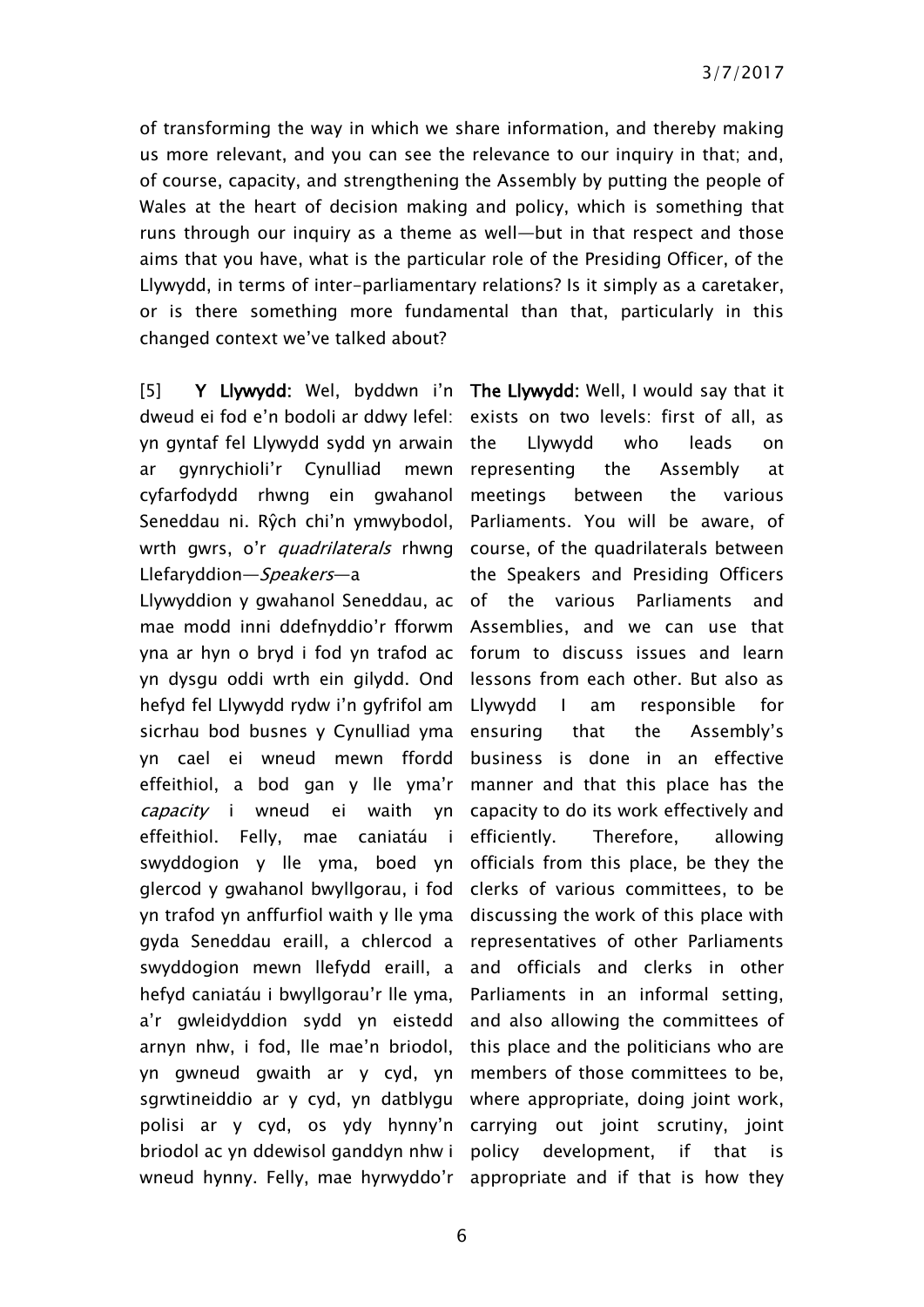lle yma yn ei wahanol amrywiaeth o wish to work. So, promoting this ffyrdd i fod yn gallu cyd-drafod a place in all its diversity so that we chyd-sgrwtineiddio gyda Seneddau can discuss jointly and conduct joint eraill yn rhan allweddol o'm rôl i scrutiny with other Parliaments is a hefyd.

key part of my role, too.

[6] Huw Irranca-Davies: Fascinating—I'm sure we'll return to some of those elements. Dai, over to you.

[7] Dai Lloyd: Diolch yn fawr, Dai Lloyd: Thank you very much, Gadeirydd, a diolch yn fawr iawn i Chair, and thank you, Llywydd, for chi, Llywydd, am eich geiriau your opening remarks. Staying on agoriadol. Yn dal ar y thema this theme of inter-parliamentary cysylltiadau rhyngseneddol rydym ni wedi cymryd cryn dipyn o deal of evidence over the past few dystiolaeth dros y misoedd diwethaf weeks—and this is a brief summary sydd yn gallu bod yn dweud—ac of what we've heard—that sometimes rwy'n rhoi crynodeb byr nawr weithiau fod ambell Senedd arall particular Parliament in the best ddim yn edrych y gorau ar y Senedd light. That is, that there's some sort yma. Hynny yw, mae yna ryw fath o of prejudice in operation. I don't ragfarn yn weithredol. Ni fuaswn i'n expect you to expand on that too disgwyl i chi ymhelaethu yn ormodol much, but could you describe how ar hynny, ond yn nhermau—a allech chi ddisgrifio faint o waith rhyngseneddol sydd ar hyn o bryd yn see in your post? We'll go on to other mynd ymlaen, o beth rydych chi'n questions then, but please could you gallu gweld o'ch swydd chi? Awn ni ymlaen at gwestiynau eraill, ond parliamentary work that goes on? disgrifiwch yr agwedd bresennol o'r gwaith rhyngseneddol sy'n mynd ymlaen.

[8] Y Llywydd: Wel, fe wnaf i The Llywydd: Well, I'll briefly describe ddisgrifio'n fyr iawn yr hyn yr ydw i'n my involvement, and I'll perhaps ask ymwneud â fe, ac efallai y gwnaf i Adrian to go into more detail on the ofyn i Adrian ddisgrifio, efallai, yn work that officials undertake in terms fanylach y gwaith y swyddogion yn ei wneud rhwng Seneddau.

vma, relationships, we've taken a great some Parliaments don't view this much inter-parliamentary work currently goes on, from what you can discuss the current inter-

mae'r of inter-parliamentary work.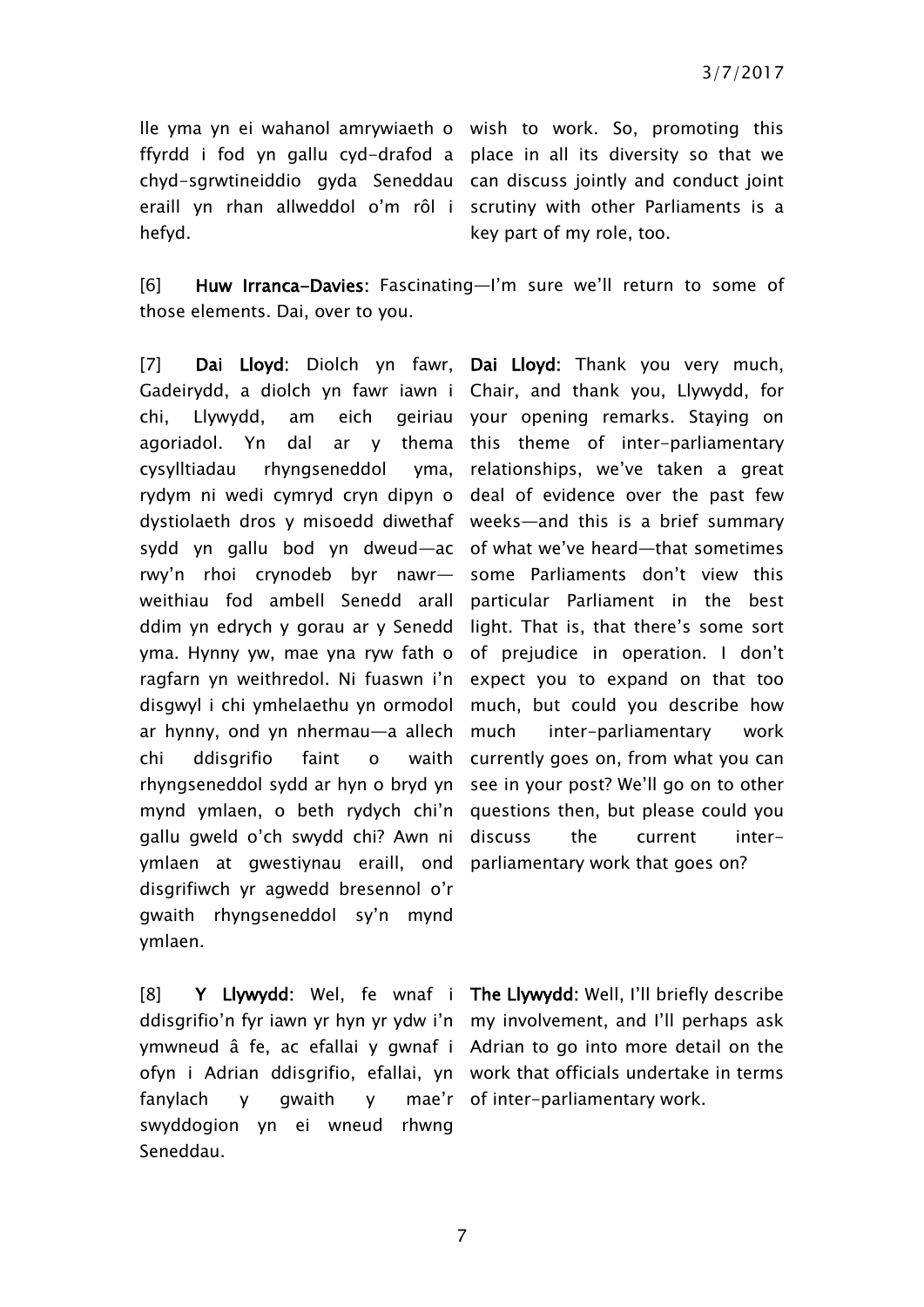[9] O ran fy safbwynt i, wrth gwrs, From my point of view, of course, mae yna gysylltiad a pherthynas there is a relationship with the gydag ochr llywodraethol Senedd San governance side of the Westminster Steffan, yn sicr dros y flwyddyn Parliament, certainly over the past 12 ddiwethaf wrth inni ymwneud â Bil months, as we have been dealing Cymru, sydd bellach ddeddfwriaeth. Felly, mi oedd yna Wales Act. There was some formal drafodaeth ffurfiol ac gydag Ysgrifennydd Cymru yng nghyd-destun hynny, yn fy rôl i fel context, in my role as Presiding Llywydd, yn edrych i ddylanwadu ar Officer, in terms of seeking to gynnwys y ddeddfwriaeth yna. Wedyn, tu hwnt i hynny, mae'r hyn and above that, I've already referred rydw i wedi cyfeirio ato eisoes, sef y cyfarfodydd ar y cyd, y quadrilaterals, rhwng Speakers, Llywyddion, y pedair Presiding Officers of the four Senedd. Dim ond un o'r cyfarfodydd Parliaments. There has only been one hynny sydd wedi bod ers i fi fod yn of those quadrilaterals since my Llywydd, ac mae hynny, o bosibl, yn election as Presiding Officer, and that adlewyrchiad o'r ffaith bod yna etholiad cyffredinol y Deyrnas Gyfunol wedi bod yn ddiweddar, a recently, and also that there is no hefyd fod yna ddim Senedd yn cwrdd ar hyn o bryd yng Iwerddon. Felly, o'r un cyfarfod yna meeting that I've attended, it was yr ydw i wedi bod ynddo, mae'n very beneficial—there's no doubt gyfarfod buddiol—nid oes yna amheuaeth am hynny—oherwydd those connections between the four mae'n creu'r cysylltiad yna a'r Parliaments and their Speakers and adnabyddiaeth yna rhwng y pedair Presiding Officers. But generally Senedd a'u Llywyddion. Ond anffurfiol, ar y cyfan, yw'r cyfarfod informal and we are learning lessons yna, a dysgu oddi wrth ein gilydd, yn hytrach na chyfrannu, o bosib, at contributing, perhaps, to the ddatblygiad perthynas mwy strwythuredig yw natur y cyfarfod, yn relationship. That's the nature of the sicr y bues i'n rhan ohono.

with the Wales Bill, which is now the anffurfiol and informal discussion with the Secretary of State for Wales in that influence that legislation. Then, over the quadrilateral meetings between the Speakers and the perhaps is a reflection of the fact that there has been a UK general election sitting currently in Notern Ireland. So, from that single about that—because it does create speaking, the meeting is relatively each other, rather than development of a more structured meeting that I attended at least.

[10] Adrian, I don't know if you can contribute on the work that officials do.

8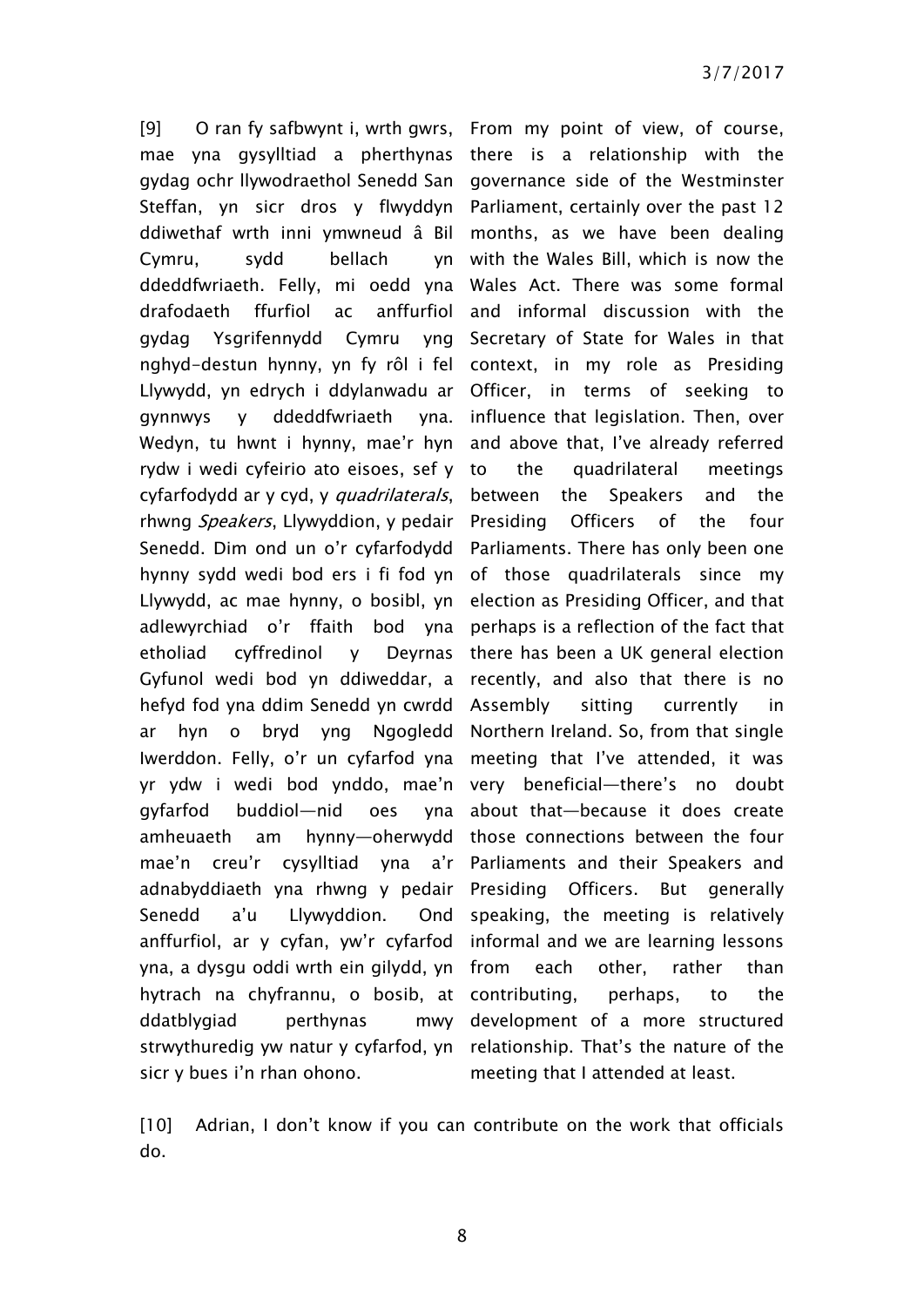[11] Mr Crompton: Yes, sure. So, at an official level there is a myriad of networks. Just about every part of the parliamentary service has an equivalent network from the other institutions, and they are, across the board, very effective, I would say, in giving us a forum to share information, intelligence and best practice and so on. Amongst committees, we have seen varying degrees of joint committee work, usually, again, at a relatively informal level, but that is becoming more prevalent and more necessary in the context of Brexit. I suppose that an important thing to note too is that we and Westminster are the only pairing of the various Parliaments of the UK that have a formal, procedural basis for our engagement as well. So, this was something, as you know, that was put in place a decade or so ago, but that is important and, I think, is potentially something to build on if we wanted to formalise these relationships a little more.

[12] Dai Lloyd: Diolch am hynny. Dai Lloyd: Thank you very much for Jest i symud ymlaen o hynny, sut y that. Moving on from that, how buasech chi'n mesur effeithiolrwydd would you measure the effectiveness y cysylltiadau rhyngseneddol sy'n gweithredu ar hyn o bryd? Ac, o connections that are currently in ddweud wrthym sut yr ydych yn operation? And, in telling us how you mesur eu llwyddiannau nhw ar hyn o would measure their success at bryd, sut y buasech yn mynd ati i present, how would you go about geisio gwella cysylltiadau rhyngseneddol? Rŷch chi'n dweud bod yna gysylltiad swyddogol, felly, rhwng San Steffan a fan hyn. A oes yna unrhyw arwyddion ein bod ni'n mynd i allu cael cysylltiadau swyddogol efo'r Alban a Gogledd Iwerddon pan fydd gogledd yr ynys yna yn ôl yn weithredol yn seneddol?

the inter-parliamentary inter-parliamentary relationships? You say that there are official connections between Westminster and this place. Are there any signs that we are going to be able to have official connections with Scotland and Northern Ireland as well, when the north of that island is back in operation, in a parliamentary sense?

[13] Y Llywydd: Wel, o safbwynt y The Llywydd: Well, in terms of those cysylltiadau ffurfiol hynny rhwng y formal links between Parliaments, as Seneddau, fel yr wyf wedi'i ddweud o I have said, in terms of links between ran y cysylltiad rhwng y Llywyddion, Speakers and Presiding Officers, it is mae'r cyfan yn weddol *ad hoc* ac all quite ad hoc and informal. I would anffurfiol. Byddwn yn sicr yn dweud certainly say that there is always 'nid da lle gellir gwell' yng nghyd-room for improvement in the context destun rheini. Rwy'n credu bod Brexit of those links. I do think that Brexit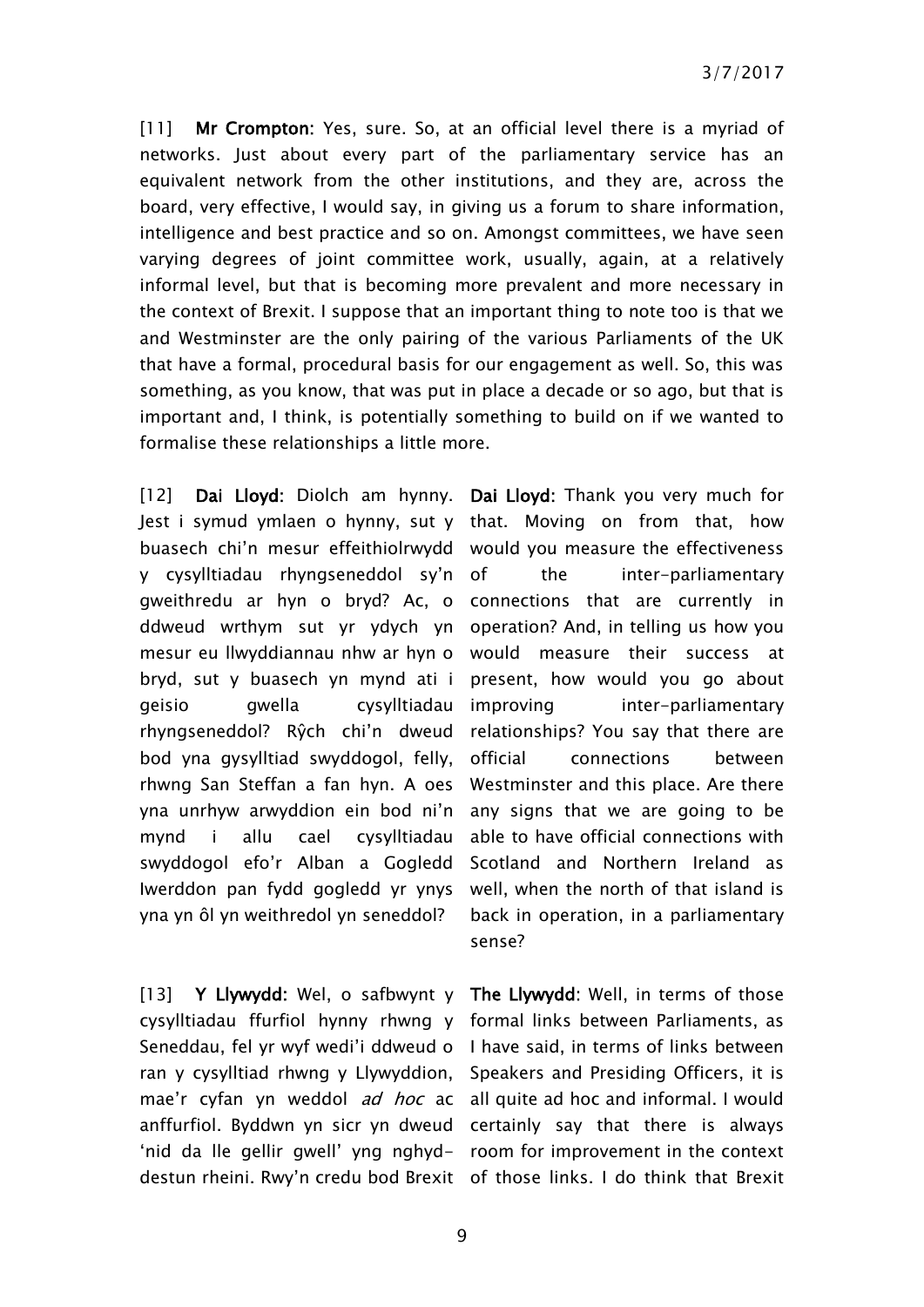yn rhoi'r cyfle inni edrych a ydy hi'n gives us an opportunity to look at amser inni ffurfioli'r berthynas yna whether it is time for us to formalise sydd rhwng ein Seneddau ni. Os edrychwn ni nôl dros y degawd o Parliaments. If we look back over the waith sydd wedi'i gyflawni ac sydd decade of work that has been done in wedi ystyried y berthynas rhwng considering the relations between sefydliadau seneddol, p'un ai ydy'r parliamentary organisations, whether rheini yng nghyd-destun yr Alban a'r that is in the context of Scotland and Deyrnas Gyfunol neu Gymru a'r the UK or Wales in the UK, we have Deyrnas Gyfunol, mae Comisiwn Silk, had the Silk Commission, Calman Calman a Strathclyde i gyd, mewn and Strathclyde, which have all, in rhyw ffordd neu ei gilydd, wedi one way or another, recommended argymell rhyw fath o berthynas some sort of formal links—formal ffurfiol—pwyllgorau ffurfiol ar y cyd ac roedd adolygiad Strathclyde yn Strathclyde review referred to a cyfeirio at *committee for* Parliaments and Assemblies. Felly, Assemblies. Therefore, there is a role mae yna rôl yn hynny o beth, rwy'n there, given Brexit particularly, and credu, gyda Brexit yn enwedig, ac yn particularly bearing in mind what the enwedig o gofio'r hyn y mae'r Prif First Minister has said about the Weinidog wedi ei ddweud am edrych creation of a council of Ministers at ar greu rhyw fath o gyngor y the UK level. In terms of scrutinising Gweinidogion ar lefel Brydeinig. Mae the work of such a council and sgrwtineiddio gwaith Gweinidogion a phenderfyniadau ar y governmental level—scrutinising that cyd ar lefel llywodraethol—mae at a parliamentary level is of course sgrwtineiddio hynny wedyn ar lefel very important. It may now be time seneddol yn bwysig i ddarparu ar ei for the Parliaments, as well as the gyfer hefyd. Mae'n bosibl ei bod hi Governments, to be looking at how nawr yn amser i'r Senedd-dai, yn we can formalise that relationship ogystal â'r Llywodraethau, edrych ar sut y gellid ffurfioli'r berthynas yma Parliaments, and to do that in the sydd rhwng y pedair Senedd yma ac i context of the outcomes and results wneud hynny yng nghyd-destun y of Brexit. penderfyniadau sy'n dilyn allan o Brexit.

relationship between our  $meetinas$ —and the the committee for the Parliaments and  $c$ yngor  $v$  looking at joint decisions taken at a exists between the four

#### [14] Did you want to say anything?

[15] Mr Crompton: Just briefly, if I can add to that, in my experience, it takes a number of things to get formal inter-parliamentary work off the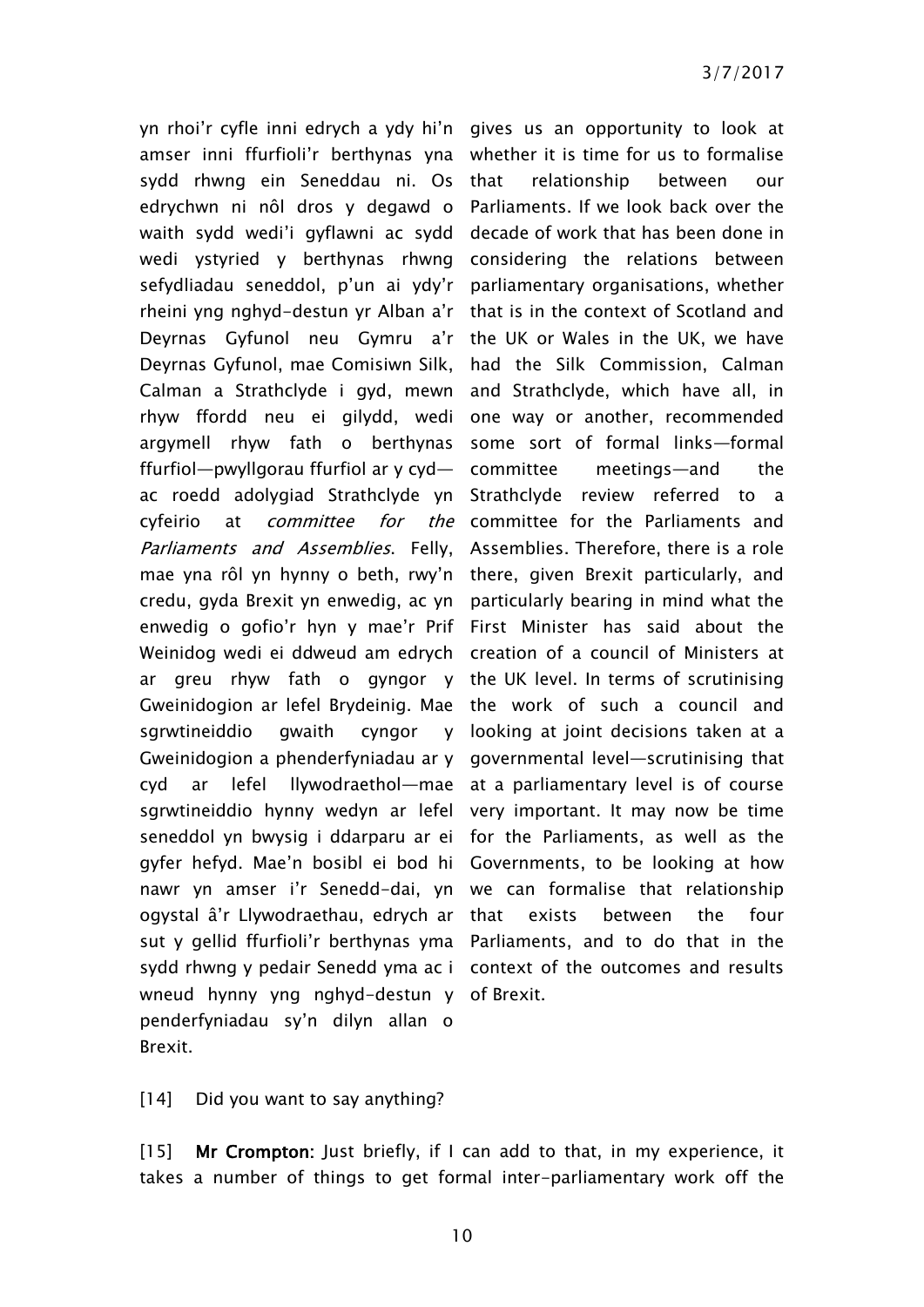ground. As the Llywydd says, people have been saying it's a good thing and that we ought to be doing it for donkey's years, but it needs political will to make it happen, first and foremost, in all of the institutions. It needs a common purpose and a focus for its attention, rather than just being a structure in its own right. With those two things in place, people like me can then iron out the sort of boring but important stuff about the practicalities of getting Members together, the rules of engagement, the rules of procedure and so on. But it needs those first two things in order to get it off the ground.

[16] Dai Lloyd: Great. Thank you.

[17] Huw Irranca-Davies: Thank you, Dai. Could I just ask you: what would your assessment be of the satisfaction of those two criteria? One is the suggestion of the proposed mechanisms of doing it—and there are many examples of good practice already going on—it's making them, as you said there, I think, more formal. But actually, the political goodwill—. Because what you're talking about is political goodwill amongst the parliamentary institutions, not the Government. That doesn't require the nod from anybody in Government. Do you think, from the UK Parliament and the others, albeit the current hiatus in Northern Ireland, that there is a changed context? Is it implicit, in what you're saying, a suggestion that there may now be an opportunity to move on from the 'Here are the formal mechanisms' to 'Let's do it'?

#### 14:45

[18] The Llywydd: Well, I'd say that it's currently unexplored territory between the Parliaments and those of us who speak on behalf of the Parliaments, but it's a territory that I'd like to use this opportunity to explore. Obviously, in speaking on behalf of this Parliament, my voice is made clearer if committees and parliamentarians across the Assembly make their view known to me as to how they would want to see inter-parliamentary work developing. I suspect that this committee may be thinking of exploring your own view on that, which will be very useful for me in perhaps progressing this debate—even kick-starting the debate between Speakers and Presiding Officers of the Assemblies and Parliaments to see what our common view could be to the context now, using the context of Brexit, for the first time, properly, to look to see if there is an appetite across all Parliaments. It could only work if it was across all Parliaments and given equal validity by all Parliaments for inter-parliamentary co-operation or formal committee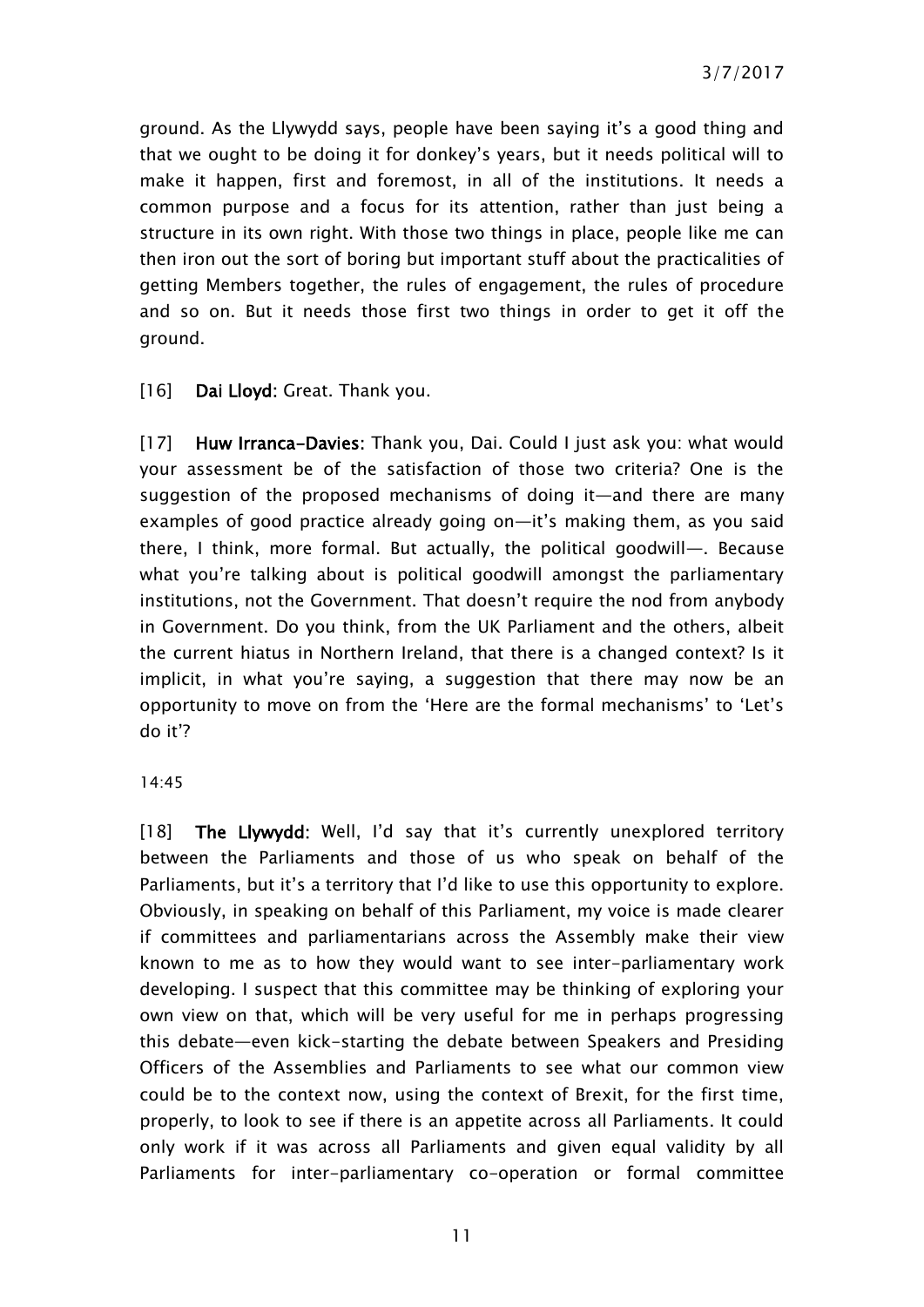coverage to actually be implemented.

[19] Huw Irranca-Davies: Brilliant. Thank you. Dafydd, I want to bring you in, but David, you wanted—

[20] David Melding: Yes. I'm just thinking, in times of great crisis of government—and we're clearly in that at the minute—power does tend to shift a bit more to the parliamentary sort of function of the constitution. We've seen it in the past, I think, when there have been great moments of 'Which way will our state develop?'—Parliament comes back in and plays a much stronger role. I just wonder if some sort of device like a Speakers conference—'Speakers' as plural as well as individual; you may regard Mr Bercow as first amongst equals, but obviously, he's now in a universe where there are other Speakers in the United Kingdom—. At the minute, the First Minister's calling for some sort of constitutional convention. It appears to me the weakness there is that it's very Government led and it's very much talking about the sort of mega bits of the constitution, whereas at least a Speakers conference would be dealing with how our institutions work, how they combine, and where they need to be improved at the moment, given the remarkable constitutional changes that we've had in the last 20 years, and now the real issues we may be facing, like 'Will there be majority Governments again in the future?'. There are all sorts of things that are up, I think, for debate.

[21] The Llywydd: Well, my response to that is 'yes'. I think the opportunity is there to hold that kind of debate, certainly. In the context of a Speakers conference, yes, I think if fellow Speakers feel that their Parliaments are up for looking finally at how we can make inter-parliamentary work—how we can formalise it—whether there are opportunities to do that in the context of what's likely to happen in possibly the creation of a council of Ministers at a UK level, intergovernmental co-operation and co-decision-making—that needs to have a parallel process. We certainly should be using the opportunity of this great crisis to see what can come out of that. I certainly believe that it's right for the role of Parliaments and scrutiny of Governments to work separately of each other, of course, and to do the accountability work to their population, but also to see how inter-parliamentary scrutiny can work as well.

[22] David Melding: That final point you make about accountability and scrutiny is really important, because the ongoing challenge in the Westminster model is how on earth you get to grips with Government. The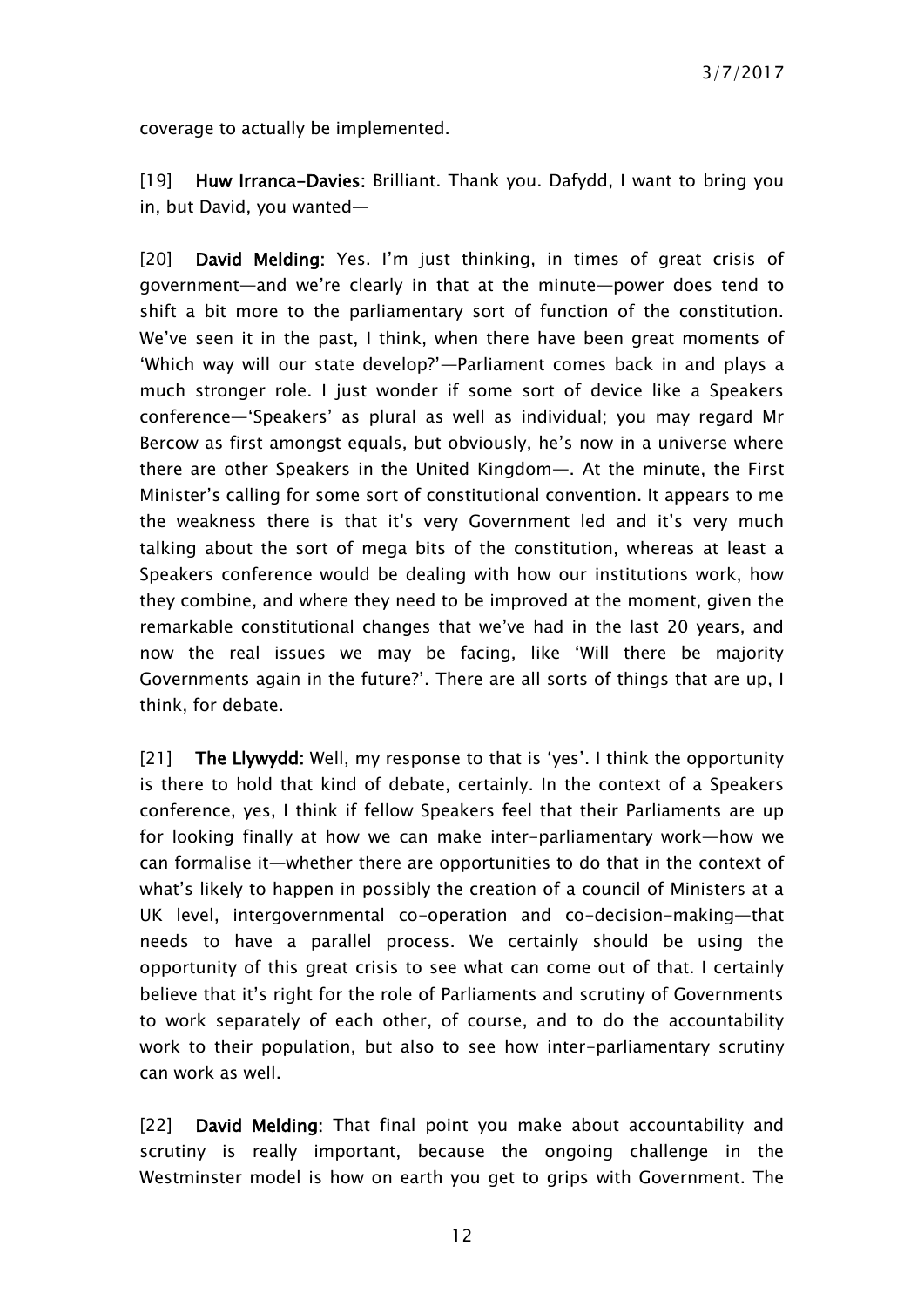dirty secret, really, of the British constitution is that it has a weak legislative arm. There are times when that arm gets stronger, but, I mean, generally speaking, compared to the Government, you've got to fight very, very hard indeed to have that sort of robustness and independence of mind within the Parliament. If we're left with the JMC becoming a council of Ministers, I can see this being really mega executive driven again, you know? I'm just wondering where the voice is to sort of say, 'Hold on, that may need to happen, but we need to get together as well and really look at this'—if 'taking back control' meant anything. You don't want to replace the secret passages of the chancelleries in Brussels with the equivalents in Whitehall or Cathays Park. I'm not sure whether Edinburgh's is—anyway, I've made the point.

[23] The Llywydd: Yes, and I agree. The weakness of what we face is that some of the weaknesses of the way that the Council of Ministers used to work at an EU level were that there was very little transparency to it. There were great strengths to it—and I was a part of the Council of Ministers as agriculture Minister in the past—but we shouldn't be looking to just replicate that to a UK context of four Ministers meeting to discuss agricultural policy in a room somewhere where the public may not know much of what's going on there. But, as importantly, if not more importantly, the parliamentarians that they're accountable to and the Assemblies they're accountable to know not either what's going on there. So, looking to see and to develop in tandem—if not in front of, ahead of—the intergovernmental relations that will follow Brexit is important. I'm keen to use the opportunity that maybe you'll provide for me in some of your recommendations to pursue that with other Speakers from the other Parliaments.

[24] Huw Irranca-Davies: Because, certainly, following on from David's comments, there's been a lot of talk about the council of Ministers format putting forward a meaningful agenda—a meaningful agreed agenda, meaningful engagement, and meaningful outcomes. So, the question arises: where is the meaningful scrutiny of that? At the moment, you'd have to say, even within the First Minister's proposals, that that's the missing link. You were seeking to come in there, I think.

[25] Mr Crompton: Well, just to make the point, Chair, that I think one of the obstacles we have to overcome is clarity over who speaks for Parliaments and who takes the lead for Parliaments. So, in our own system, the Llywydd very explicitly has an authority in that area in our Standing Orders, and chairs the Business Committee and the Commission, and all that adds weight. But,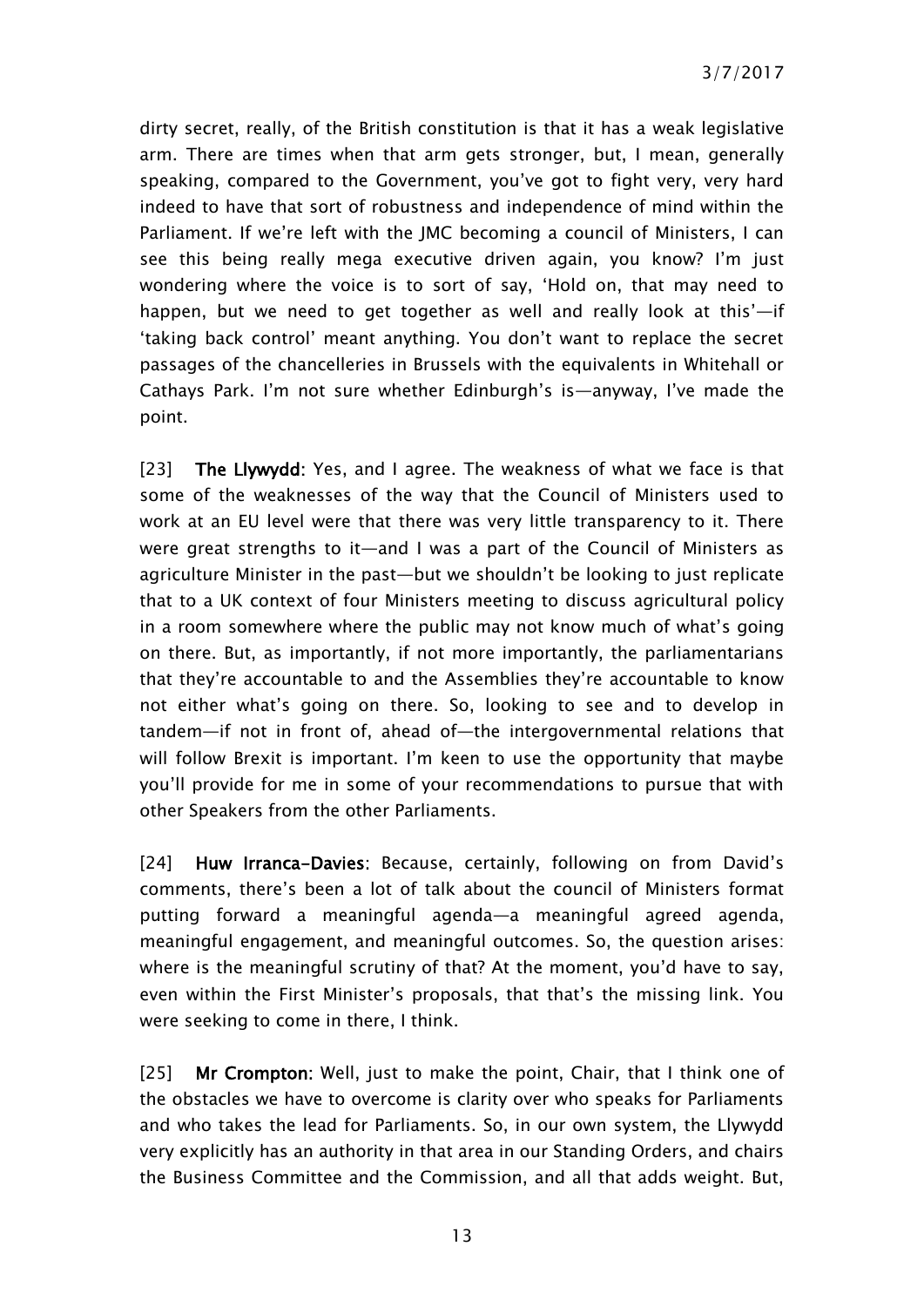of course, we have the committees and the Assembly itself, and those sort of structures and divides are replicated across Parliaments. So, it is harder for Parliaments to get together in a co-ordinated way sometimes to put these structures in place. So, as the Llywydd said right at the start, anything that the institution can do to clarify its position and add weight to an agreed position makes that process a lot easier.

[26] Huw Irranca-Davies: Very interesting. Dafydd, we're in your hands.

[27] Lord Elis-Thomas: I'm not sure you'll want to be in my hands when you've heard what I have to say.

[28] Mae'n rhaid i mi fynegi tipyn o I have to express some discontent anniddigrwydd ynglŷn â'r syniad yma about this idea that we need some bod eisiau rhyw fath o 'mega-craffu' kind of mega scrutiny across the ar draws y Deyrnas Unedig, oherwydd United Kingdom, because we have rydym ni wedi cael trafodaethau gyda had discussions with citizen panels at phaneli o ddinasyddion ar ddechrau'r the beginning of this process, and broses yma, ac maen nhw i gyd yn they all emphasised the importance pwysleisio pwysigrwydd bod sefydliadau seneddol i fod i barchu ei having mutual respect, but could that gilydd. Oni allai hynny fod yn barch not be respect to leave them to get i'w gadael nhw i gario ymlaen â'u on with their own business? I don't busnes eu hunain? Nid oes rhaid i mi have to remind you that there are eich atgoffa chi bod Lywodraethau o liw gwahanol yn yr Wales and Scotland—and I don't Alban ac yng Nghymru, ac mae yna know what the mix of blue and Lywodraeth o ryw liw nawr—nid wyf orange is—but we're in a situation yn gwybod beth yw'r cymysgedd now, as David has mentioned, which rhwng glas ac oren, na beth yw is a crisis, but it's a crisis, with all canlyniad hynny. Ond rydym ni mewn due respect, that has been created by sefyllfa, fel y mae David wedi cyfeirio, the UK Government itself. So, I'm not sy'n sefyllfa argyfyngus, ond mae'n very eager to try and save the skin of sefyllfa argyfyngus, gyda phob parch, o greadigaeth Llywodraeth y Deyrnas Unedig ei hun. Felly, nid wyf yn teimlo'n frwd iawn i geisio achub croen y Llywodraeth honno. Ydy hynny'n rhy ymosodol?

y of the parliamentary institutions Governments of different colours in Government. Is that too aggressive?

[29] Y Llywydd: Na, rydw i wedi The Llywydd: No, I've heard you far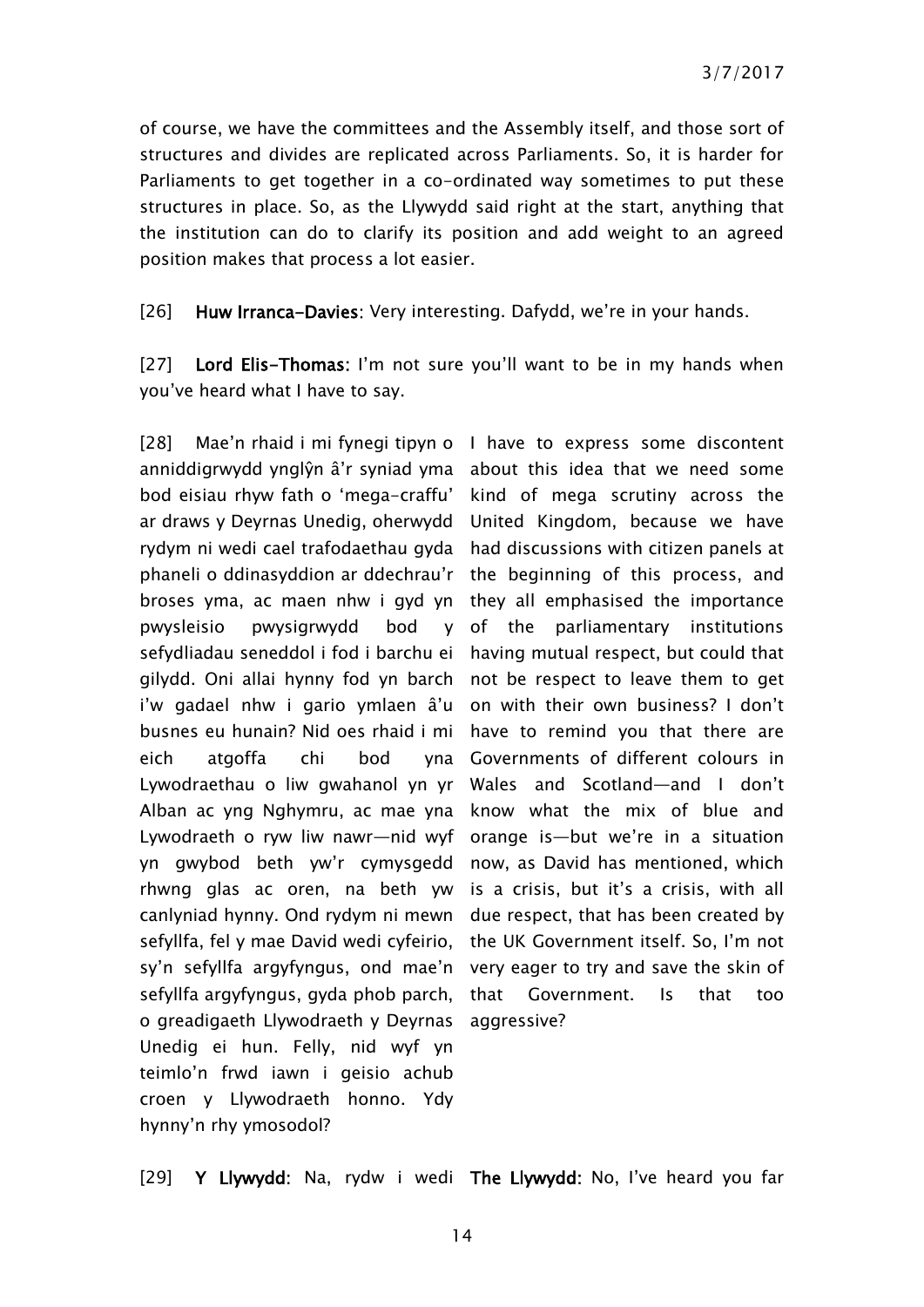eich clywed chi'n llawer ymosodol na hynny. Wel, rydw i'n past. But I agree that accountability cytuno taw'r atebolrwydd cyntaf yw primarily is to this Assembly and to i'r Cynulliad yma ac i'r Senedd yma, this Parliament, and if there is an felly os oes yna fater o sgrwtineiddio issue of scrutinising decisions of the penderfyniadau Cyngor Gweinidogion pan fo Lesley Griffiths Griffiths meets her fellow agricultural yn cwrdd â'i chyd-Weinidogion Ministers, then she is first and amaeth, yna ei hatebolrwydd cyntaf foremost accountable to this place. I hi, a'r sgrwtini cyntaf, yw i'r lle yma. Fe wnes i rywfaint o sylwadau ynghynt ynglŷn â sut mae gwneud yn saff fod y sgrwtini hwnnw yn sgrwtini effeithiol. Un o'r materion y byddwn forthcoming system is that the i'n awyddus iawn i'w weld yn gwella o fewn y gyfundrefn sydd i ddod yw bod tryloywder Cyngor Gweinidogion yna, ar ba bynnag we've seen in the past, perhaps, with bwnc y maen nhw'n ei drafod, yn well the Council of Ministers at the na'r hyn rŷm ni wedi'i weld yn y European level. So, having that gorffennol, o bosib, gyda Chyngor y greater transparency, then, certainly Gweinidogion ar lefel Ewropeaidd. Ac leads to better accountability and felly, o gael gwell tryloywder yna, yn sicr mae hynny yn arwain at well the relationship of the Minister with atebolrwydd a sgrwtini i'r Cynulliad this Assembly, but that's not to say yma a pherthynas y Gweinidog â'r that there isn't scope, particularly, Cynulliad yma, ond nid yw hynny i ddweud nad oes yna le, yn enwedig, o bosib, yn y tymor byr, wrth i ni weithio allan beth yw'r cyfundrefnau gorau i ni fod yn eu datblygu, a dyna le y gallai rhywbeth fel *Speakers* having that debate on where we conference fod yn fodd i fod yn could make improvements in terms gatalydd i gael y drafodaeth yna ar of the interrelationship and the joint beth y gellir ei wella o ran y systems of which advantage could be rhyngbartneriaeth a'r cyfundrefnau ar taken. But, like you, Dafydd, my view y cyd, o bosib, y gellid bod yn elwa arnynt. Ond, fy marn i, fel chi, relationship is that accountability to Dafydd, yw taw'r berthynas gyntaf—y this Assembly for any Minister.first among equals—yn sicr yw'r atebolrwydd i'r Cynulliad yma gan

mwy more aggressive than that in the Council of Ministers, when Lesley made some comments earlier on how we ensure that that scrutiny is effective. One of the issues I would be very eager to see improved in the transparency of the Council of Ministers, whatever issue they're discussing, is greater than what better scrutiny for this Assembly and perhaps, in the short term, as we unpick what the best systems are for us to develop, and that's where something such as a Speakers conference would be a catalyst to that the first-among-equals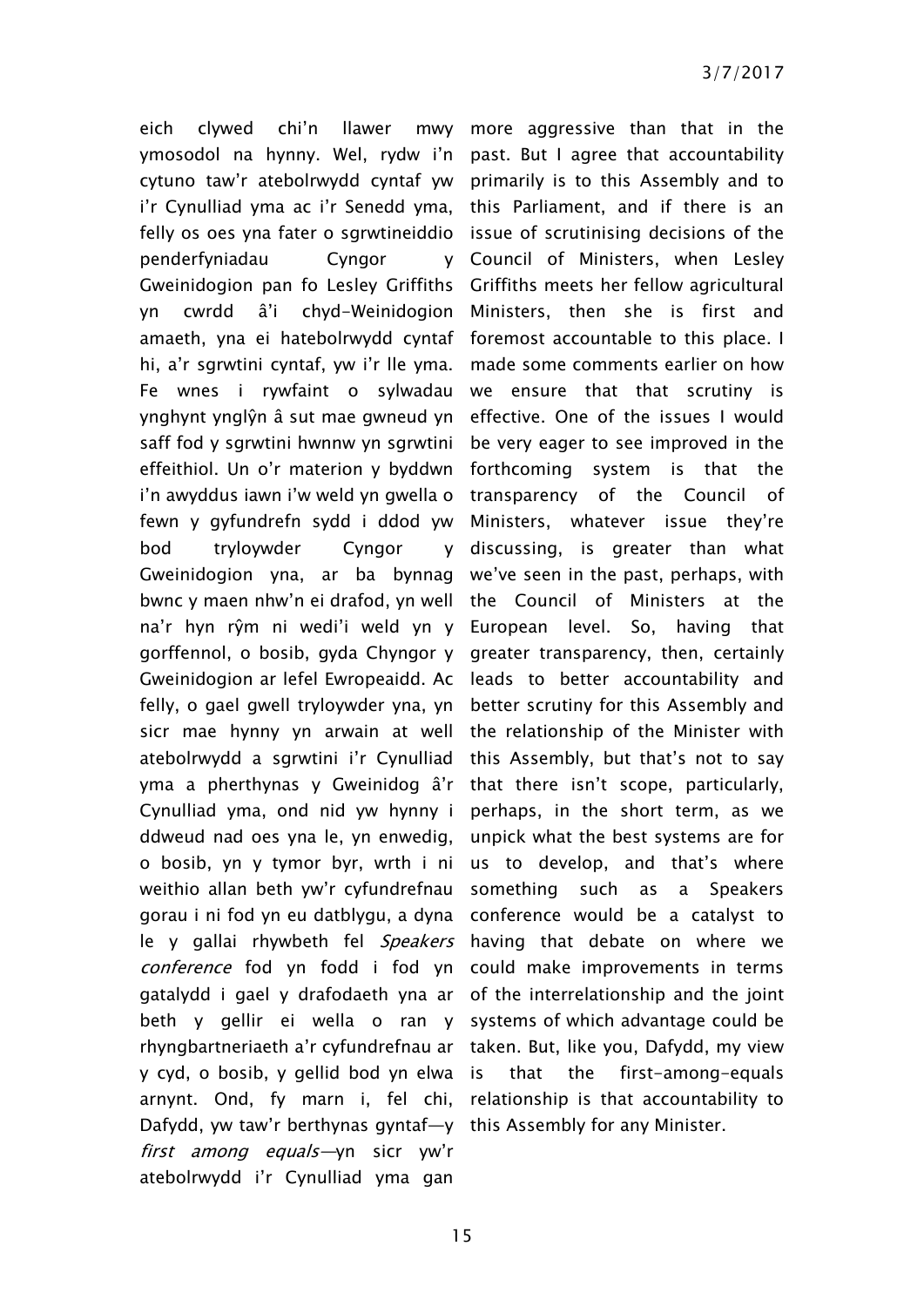unrhyw Weinidog.

Rydw i'n meddwl y byddwn i'n would argue that the first and dadlau, erbyn hyn, y berthynas gyntaf foremost and only relationship that's a'r unig berthynas sydd yn briodol i appropriate to the Parliament of Senedd Cymru, yw delio Gweinidogion Cymru a pheidio, ar and not on any account to become unrhyw gyfrif, ddod yn rhan o ryw part of a structure of co-scrutiny with fath o strwythur o gyd-graffu gyda'r the United Kingdom of the mess Deyrnas Unedig ar y difethdod sydd that's been made of the constitution wedi dod ar gyfansoddiad y deyrnas of the United Kingdom because of oherwydd beth mae Llywodraeth San what the Government has done, so I Steffan wedi'i wneud. Rydw i'n think we need to think about that meddwl bod rhaid i ni feddwl am y question seriously. As far as I recall cwestiwn yna o ddifri. O'm cof i—

[30] Yr Arglwydd Elis-Thomas: Lord Elis-Thomas: Well, I think that I Wales is to deal with Welsh Ministers

[31] and you can help me here, Adrian-

[32] nid ydw i'n cofio, ar unrhyw I don't remember at any time that adeg, ein bod ni wedi cyd-graffu ar we'd undertaken joint scrutiny on a yr un darn o ddeddfwriaeth. Rydym ni single piece of legislation. We've wedi cyfrannu i bwyllgorau Seneddau contributed to different committees gwahanol i geisio gwelliannau, ac at different Parliaments to try and roedd dy gyfraniad di, fel Llywydd, a ensure different amendments, and swyddfa'r Llywydd, i'r broses ar your contribution, and that of your Ddeddf Cymru yn bwysig iawn. Mi office, was very important to the gawsom ni ryw fath o gonsesiynau ar process of the Wales Act, and we did hynny. Ond rydw i'n meddwl bod have some sort of concessions made hwn yn llwybr oherwydd Senedd Cymru ydy'r lle dangerous path to be treading, yma, nid is-Senedd y Deyrnas Unedig because we're the Parliament of o gwbl.

pervalus jawn, there. But I think this is a very Wales here, not a sub-Parliament of the United Kingdom.

[33] Y Llywydd: Cytuno. The Llywydd: I would agree.

[34] David Melding: Well, I don't altogether—. Can I interject?

[35] Lord Elis-Thomas: I do want a little answer from Adrian. Does he ever remember an opportunity where we actually did joint scrutiny on any piece of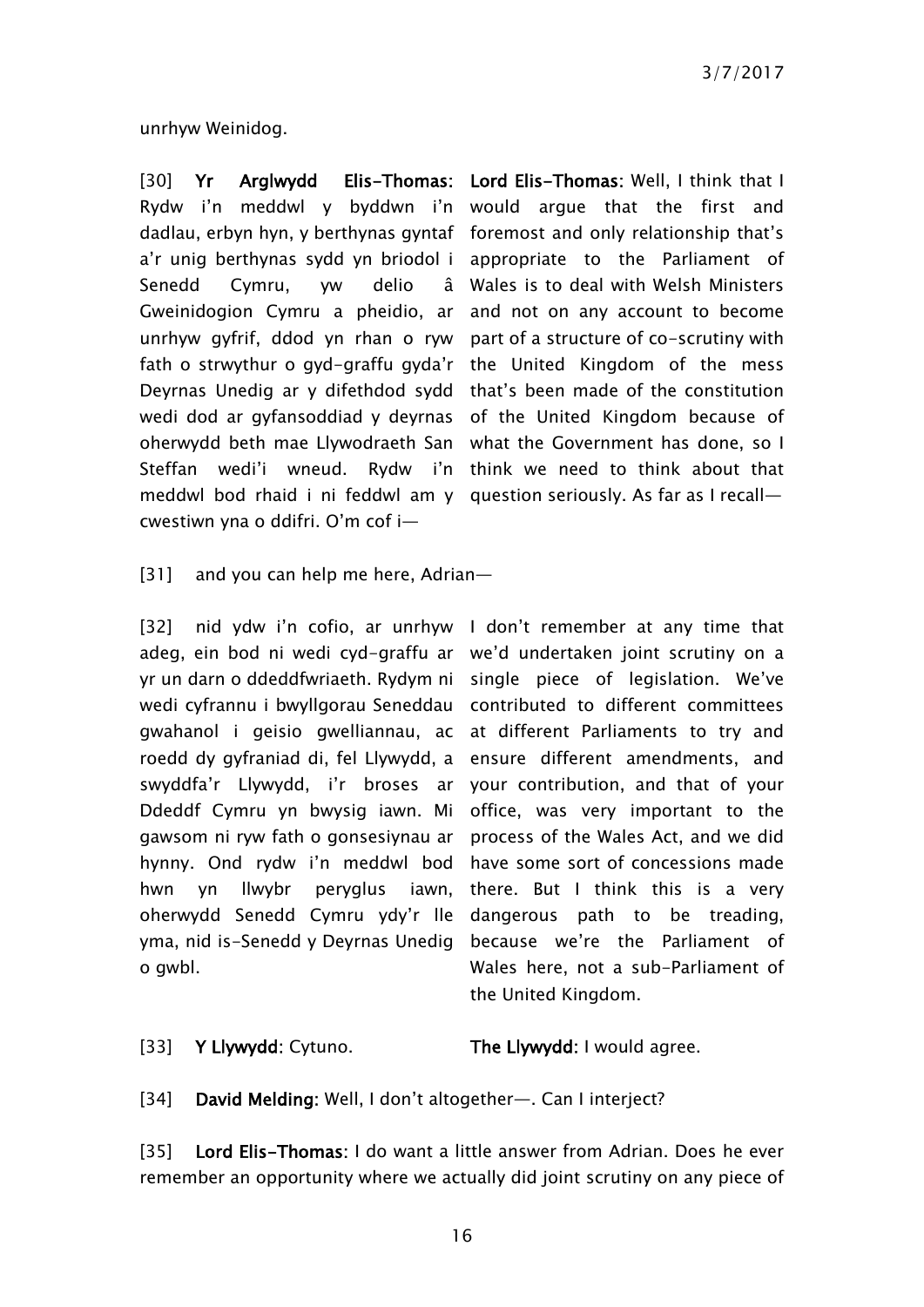legislation properly?

[36] Mr Crompton: Well, you added 'properly' at the end. That was-

[37] Lord Elis-Thomas: Well, I would say that, wouldn't I?

[38] Mr Crompton: There has been formal joint scrutiny of draft Bills and Bills passing through Westminster by the Welsh Affairs Committee and committees of the Assembly.

[39] Lord Elis-Thomas: But not by Assembly Committees and other proper committees. I don't call the Welsh Affairs Committee a proper committee. I mean an actual respected and proper legislative committee—a standing committee, in the equivalent—dealing with a Bill in Westminster, with a standing committee, to use those parliamentary terms, doing a Bill here.

[40] Mr Crompton: So, the provision at the Westminster end for any committee other than the Welsh Affairs Committee to meet formally with our own does not exist. And so, at the moment, from the Westminster end of the telescope, it's restricted solely to the Welsh Affairs Committee.

[41] Huw Irranca-Davies: Thank you, Dafydd. We're going to continue this in a slightly different shape, but can I just go back a couple of steps? Earlier on in this session, I think you said at some point that part of your role as the Presiding Officer was to try and seek to influence in legislation. Were you talking about constitutional legislation there, or legislation broader than constitutional issues?

15:00

[42] The Llywydd: No, I was speaking—. I think the reference was specifically to the Wales Bill and the Wales Act that now is, of 2017, where I sought to influence that legislation, and I suspect future Presiding Officers will want to influence any future constitutional legislation or should influence future constitutional legislation if it affects this Parliament. And certainly that was, I saw, part of my role in influencing the Wales Bill that's just become an Act.

[43] Huw Irranca-Davies: And you would see that very much on a par with the role of not only other Presiding Officers in the nations and regions, but also with the Speaker of the Commons in safeguarding, from, let's say, from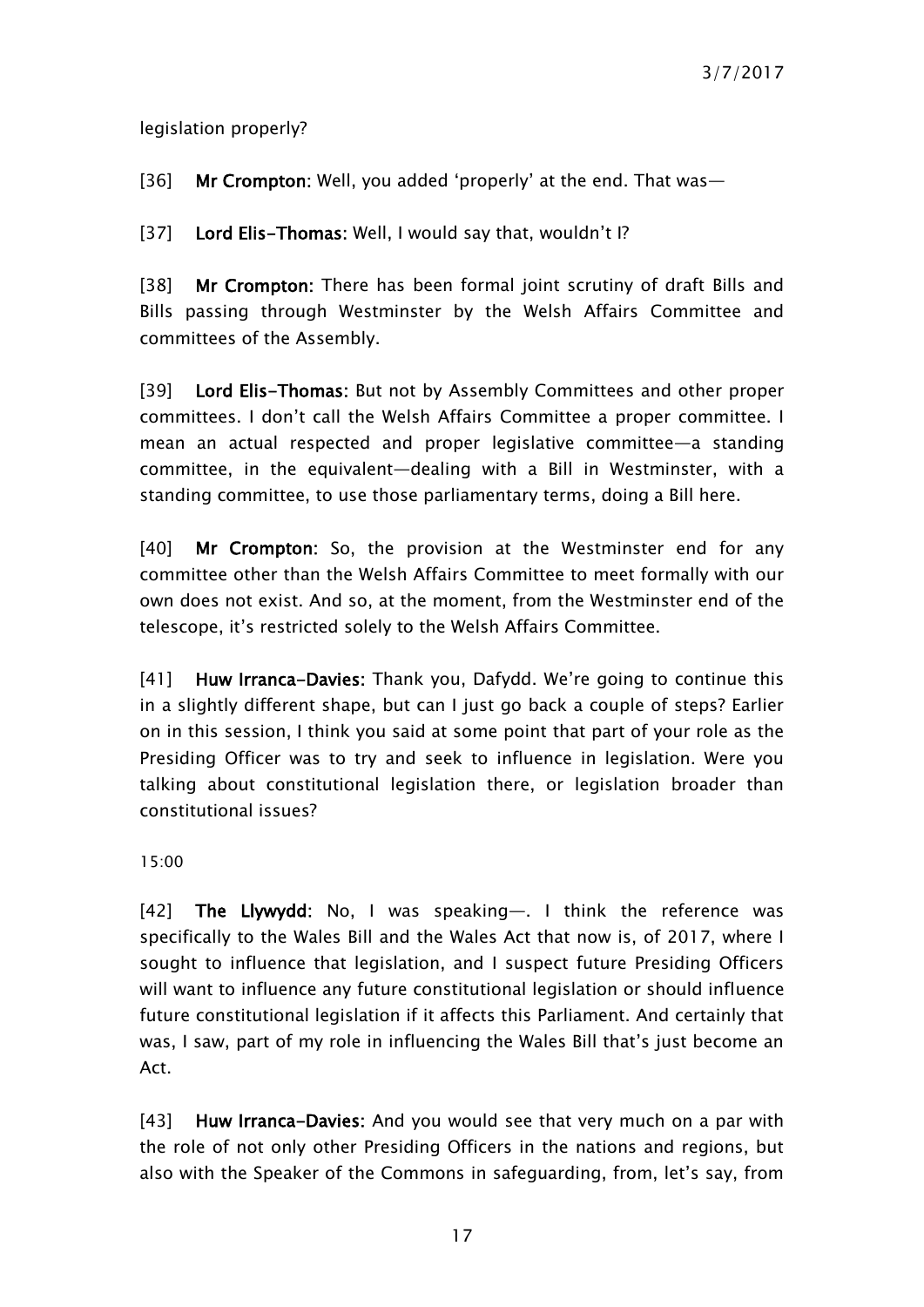Speaker Bercow's perspective, the constitution as it currently stands. Similarly, you make sure, as Presiding Officer, that you have an input into constitutional arrangements to safeguard the interests of the Assembly and Wales.

[44] The Llywydd: Yes. So, there was the practical manifestation of that during the legislation on Wales during the past 12, 18 months and I suspect that, in the next few years, that will be particularly used. My role will need to make sure that the devolution settlement we have in the context of Brexit will be similarly protected and that the consent of this place is sought and received if there is any change to that proposed from any place.

[45] Huw Irranca-Davies: Now, for students of the constitution out there watching in on these proceedings or poring over the transcripts afterwards, how would you explain to them that the role of a Presiding Officer in this Assembly or any Assembly—? How would you explain that relationship where they engage not simply with other Presiding Officers or Speakers, including of the UK Parliament, but with the UK Government? So, trying to unravel this: an institute of the Parliament and you as the figurehead of that Parliament engaging with a Government as opposed to another Speaker, another Presiding Officer.

[46] The Llywydd: Well, I'd explain it practically as the legislation that's under scrutiny and being influenced is coming from a Government. So, the Wales Bill came from the UK Government via the Secretary of State for Wales and it was my role then, in protecting and also seeking to influence some of the content of that Bill, to do that in a relationship both with Welsh Government but directly also with the Secretary of State for Wales. And when that may not have been completely successful, I then sought to have a relationship with parliamentarians in the Houses of Parliament—the Houses of Commons and Lords—in seeking to amend that legislation. So, in that case, it was both with the UK Government and the UK Parliament.

[47] Huw Irranca-Davies: That's excellent. Let me just take that one stage further, because that's very, very clear in your role as a defender of this institution and how this institution is established, and a protector of the interests of the Assembly, of this Parliament. Would that ever extend into spheres of policy beyond the constitution? Has it ever?

[48] The Llywydd: I've no doubt that I'll slip into policy at various points, but it may not be the right thing to do and I may be told off by Adrian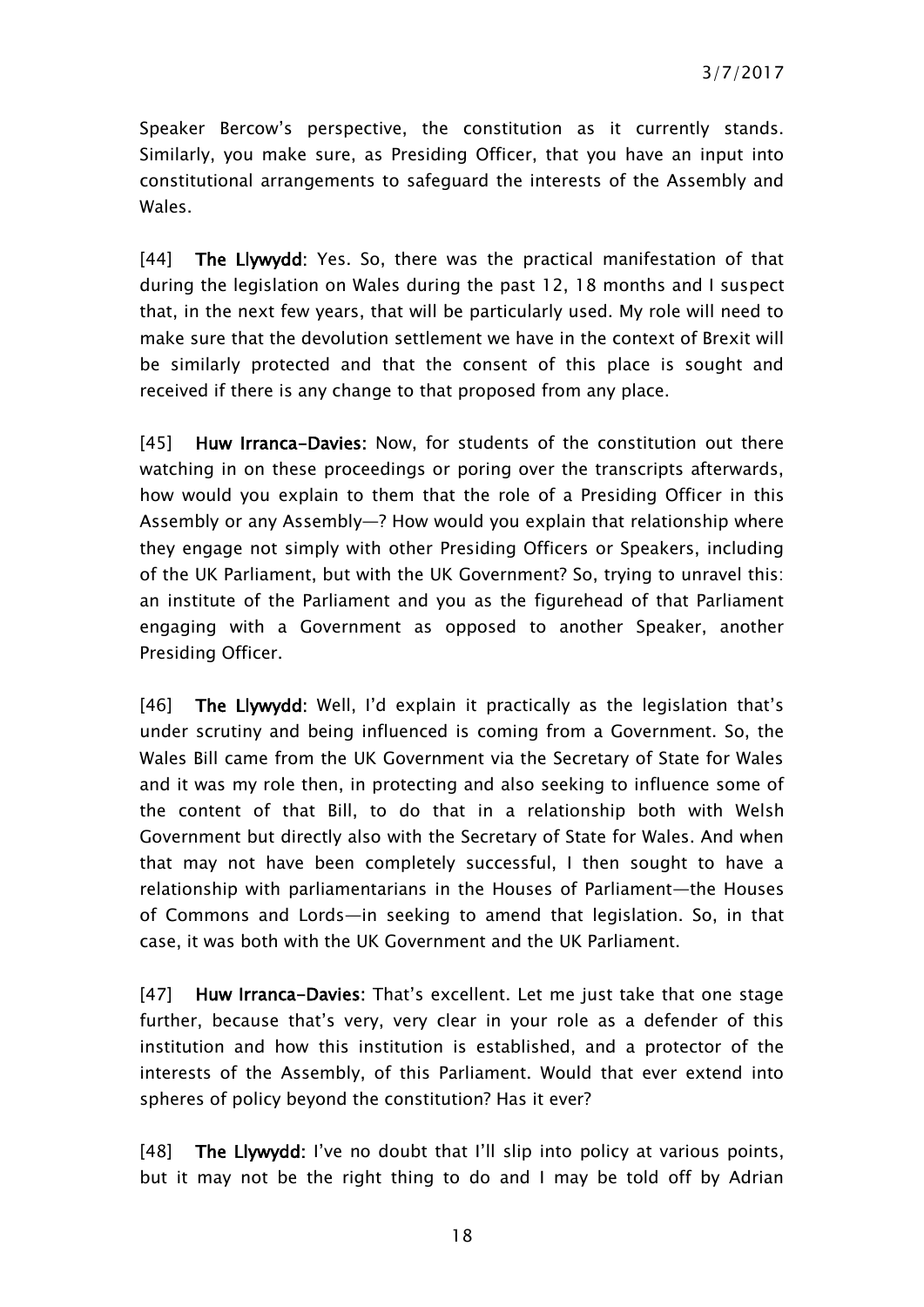Crompton if I do that. Well, it certainly hasn't done, as far as I—

[49] Huw Irranca-Davies: For example, if there was an instance where, clearly, within the Wales Bill, a next Wales Bill or elsewhere [Interruption.]not another one; let's park it for a while—or in a hypothetical future Wales Bill, it looked like an area of competence was at risk of being diminished, is that something you would think you would possibly express a view on and engage with the UK Government on?

[50] The Llywydd: Yes, very possibly. I would need to make a judgment call on how controversial I would believe that my intervention would be at that point, and, as I think Adrian said earlier, the strength of my voice or of the Presiding Officer's voice can depend on how much cross-party support there is, whether she/he speaks on behalf of the full Assembly via motion or whether it's just an individual whim of the Presiding Officer. And there have been many of those in the past, and I suspect there will be many in the future as well.

[51] Mr Crompton: Just to add to that, the Llywydd has a number of formal responsibilities under the Act that make this sort of intervention important. So, one of the most obvious ones is her role in judging competence of Bills introduced. And so, for a lot of the interventions we made around the Wales Bill, that was because we wanted to ensure that the settlement was as broad as possible, but also as clear as possible. So, the thrust of our representations was clarity and no rollback on the existing settlement.

[52] If I can just add one other thing in terms of where the mandate, as it were, comes, it comes from that. It comes from the Chair of the Business Committee and the Assembly Commission—it's not quite the same parallel for Speaker Bercow—but also because our Standing Orders set out the functions of the Llywydd. And so, the Assembly has said that one of the functions of the Llywydd is to represent the Assembly in exchanges with any other bodies, whether within or outside the United Kingdom, in relation to matters affecting the Assembly. That covers just about everything.

[53] Huw Irranca-Davies: An excellent clarification; excellent. And it brings me to my final point. All of that laborious building up to the point of: how do you then decide on the level of engagement or otherwise with the Welsh Government on areas such as the Wales Bill, where there might indeed be an overlap of interests and where the objectives might be the same, but, in many areas, might be nuanced or fundamentally different in future? But how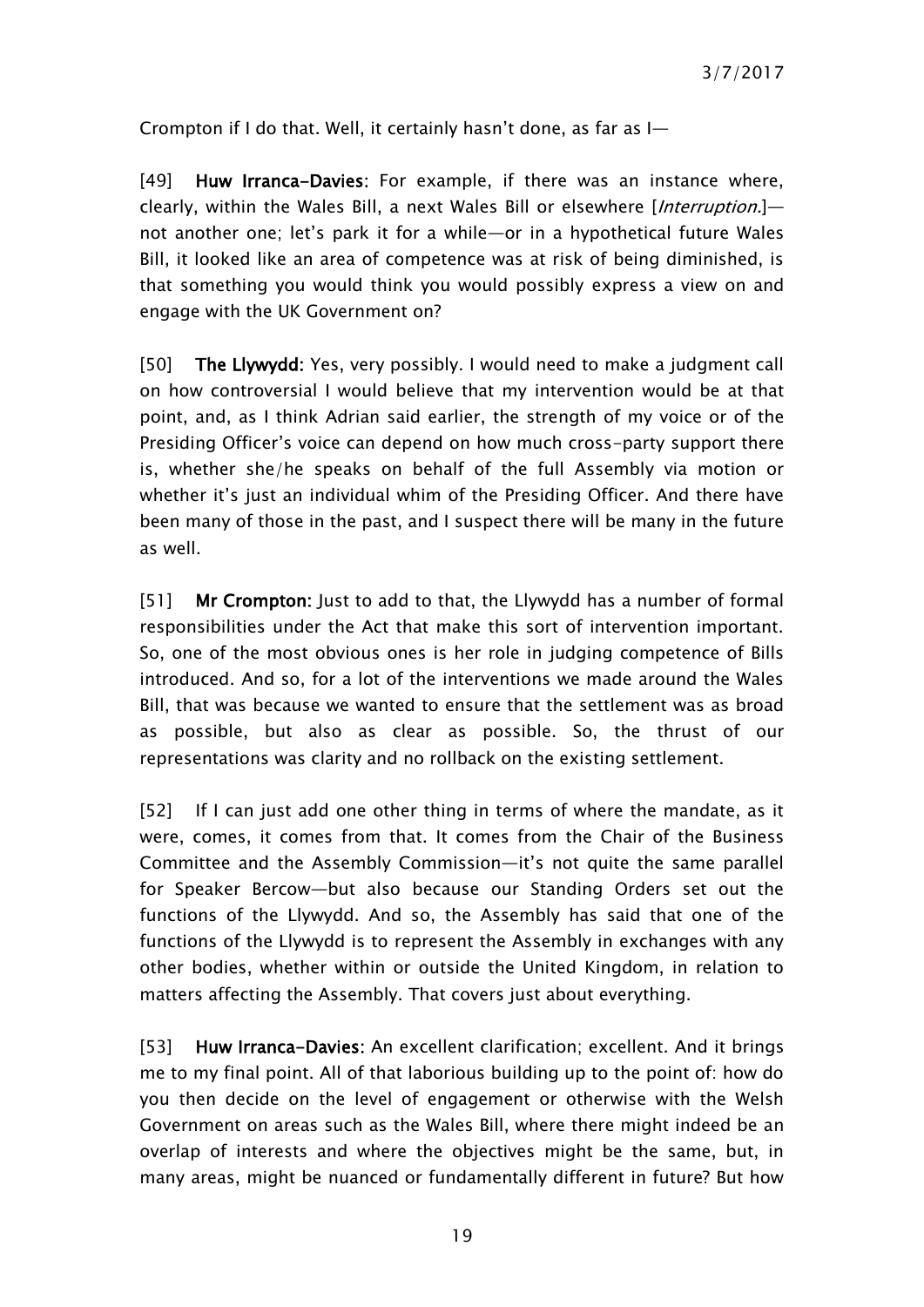do you decide in representing the issues of the defence and interest of this Parliament? To what extent do you engage directly with Welsh Government in advancing that cause? How did you do it on the Wales Bill?

[54] The Llywydd: Again, Adrian can discuss maybe some of the work that was done between officials of both Welsh Government and Welsh Parliament and the Wales Office in developing that Bill, and in the work of amending and improving that Bill. But, in terms of my relationship with Welsh Government, at times when there is legislation of this nature that requires input from both Welsh Government and the Parliament, then we bring different priorities to the table. And there were very many priorities that Welsh Government had in the context of the Wales Bill, and some of the priorities that we had were probably quite low down in terms of their priorities, and completely understandably so. Therefore, we were able to focus on some of those areas of particular interest to the Parliament on our internal workings, and those issues that were of primary interest to us. And, therefore, we have good, open discussions with Welsh Government as to what is appropriate for them to prioritise, and us to do so likewise.

[55] Huw Irranca-Davies: Yes. And that continues in terms of shaping the agenda of yourself as a Presiding Officer, but also where the Welsh Government might stand on the issues surrounding the exit from the European Union—that same dialogue is going on at the moment, understanding areas of difference and areas of commonality where you both might want to push together. You have that discussion, and that's a valid way to proceed, to understand where those areas of where you stand in common cause are.

[56] The Llywydd: Well, I think that an area of discussion at this point is how we deal with legislation that will come our way—the great repeal Bill, the legislative consent that will be required as a result of that, the role of Welsh Government and how we protect the time of this Assembly to scrutinise and to vote on those issues. Therefore, we have an ongoing discussion with Welsh Government as to how we address the issues and the challenges that Brexit legislation will mean for the Government, yes, but how do we protect the role and the scrutiny role of this Parliament in that as well. That's work that's ongoing at this point.

[57] Huw Irranca-Davies: Dafydd, I'm worried I'm trespassing, sorry, on areas that you were going to go into, but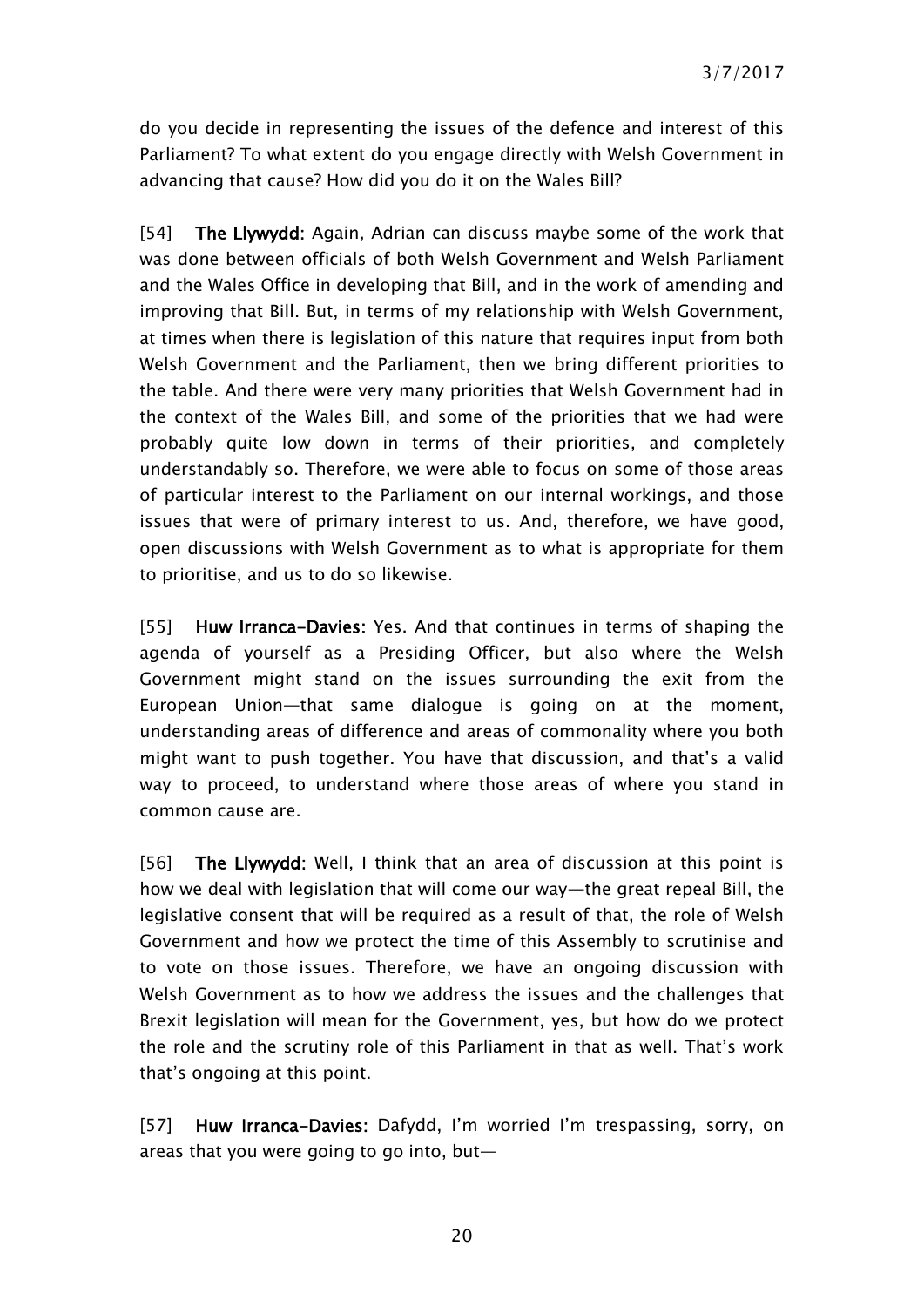[58] Lord Elis-Thomas: No, you wouldn't trespass on anything that I'm going to say.

unrhyw drafodaethau Llywodraeth Cymru a Senedd Cymru Government and the Parliament of gyda'r Deyrnas Unedig ddim yn Wales with the United Kingdom aren't gyfyngedig i drafodaethau gyda restricted to discussions with the Swyddfa Cymru? Wedi'r cyfan, rhyw Wales Office? After all, the Wales fath o is-gwmni, is-adran, o Office Weinyddiaeth Llywodraeth y Deyrnas Unedig yw in the United Kingdom Government. Swyddfa Cymru. Nid ydw i'n credu That's what the Wales Office is. I bod gyda nhw—. Gyda phob parch i'r don't think they have—. With all due Ysgrifennydd Gwladol, sydd yn gyn-respect to the Secretary of State for Aelod o'r lle hwn ac yn gyfaill Wales, who is a former Member of personol i fi, nid ydw i'n credu bod this place and is a friend of mine, I swyddogaeth Swyddfa Cymru yn don't think that the function of the werth trafferthu gyda hi yn y Wales Office is worth bothering with materion yma. Ond mae'n rhaid inni with regard to these matters. We ffeindio ffordd o ddelio sydd yn have to find a way of dealing with golygu ein bod ni yn nes at ganol these issues that means we are closer trafodaethau, ac yn enwedig yn y to the heart of discussions, especially trafodaethau ynglŷn ag seneddol. Oherwydd mae'n amlwg i parliamentary time. Because it's clear mi, o beth rydw i wedi gweld am beth to me, from what I have seen of sy'n digwydd yn San Steffan, fod what's happening in Westminster, amserlen San Steffan yn llawn o ddim that the Westminster timetable is full byd ond diddymu'r berthynas gyfansoddiadol â'r Ewropeaidd am fisoedd blynyddoedd i ddod. Wel, nid yw'n to come. Well, there is no reason for gwneud dim rheswm i'r lle yma fod this place to be in the same situation. yn yr un sefyllfa. Felly, mae'n rhaid So, we have to understand very inni ddeall yn glir iawn sut y mae ein clearly cynigion cydsyniad deddfwriaethol ni motions are relevant to the situation yn berthnasol i'r sefyllfa yma.

[59] Ond onid ydy'n allweddol bod But isn't it vitally important that any rhwng discussions between the Welsh is some kind of sub-Gyfiawnder department of the Ministry of Justice amser those discussions with regard to nothing but abolishing the Undeb constitutional relationship with the European Union for months and years how legislative consent here.

Gweinidog, David Davis, wedi—mae'r David Davis—it's been mentioned in peth wedi cael sylw yn y wasg fel the press as some kind of

[60] Roeddwn i'n flin iawn bod y I was very angry that the Minister,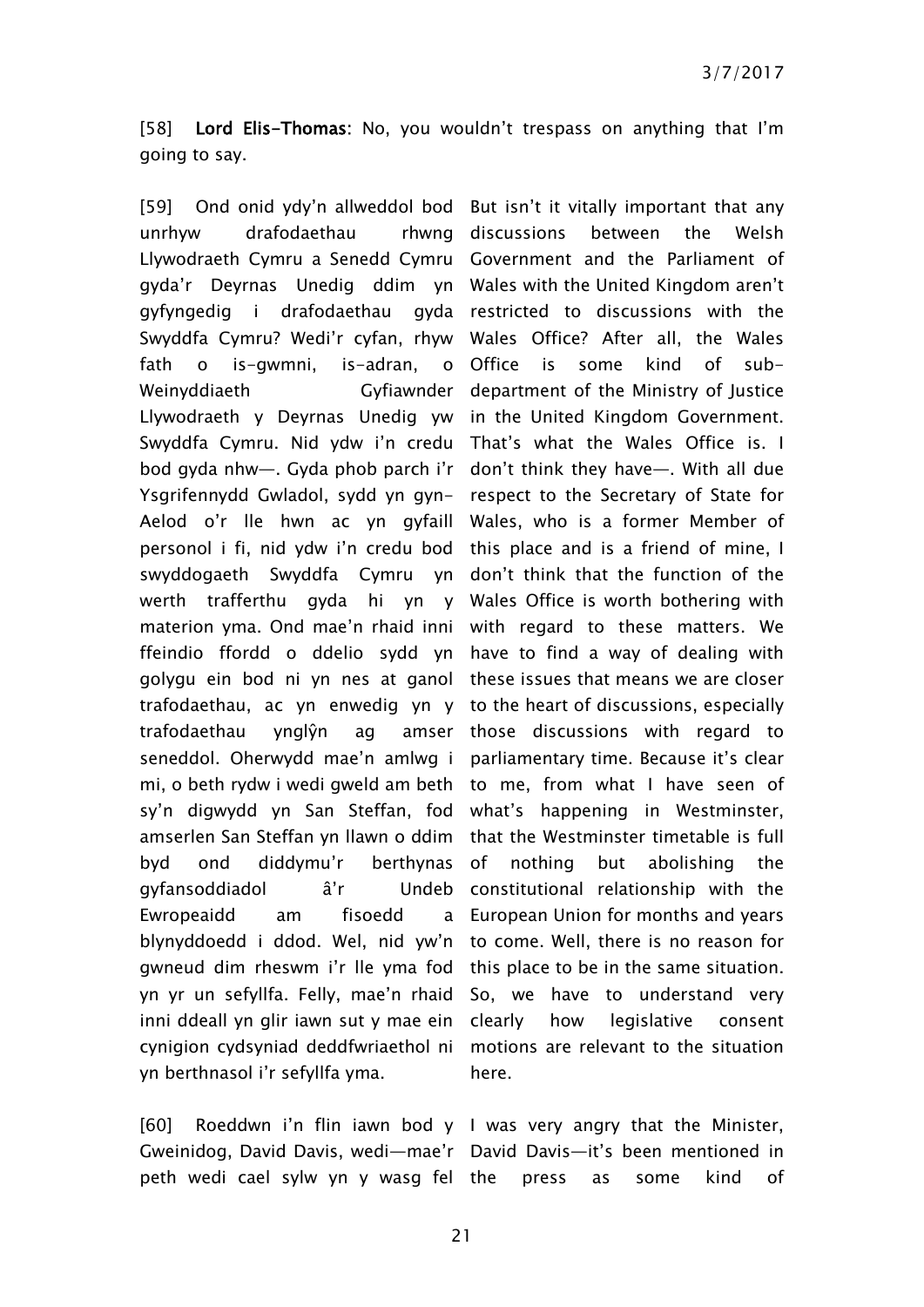rhyw fath o gonsesiwn—dweud eu concession—has said that they are bod nhw'n fodlon caniatáu i Senedd yr Alban a Chynulliad Cenedlaethol Parliament and the National Cymru a Gogledd Iwerddon fynegi eu Assembly for Wales and the Assembly barn drwy'r broses cynigion in Northern Ireland to express their cydsyniad deddfwriaethol ynglŷn â'r opinions through the LCM process materion yma. Nid mater gonsesiwn, yn fy marn i, yw hynny mae'n gonfensiwn cyfansoddiadol sydd wedi'i sefydlu. Rydw i'n derbyn convention that is long established. I nad yw'n gyfansoddiadol accept that it's not vital, angenrheidiol yn ddeddfwriaethol, yn constitutionally, with regard to y cyfansoddiad fel deddf. Ond, ac legislation, in the constitution as it mae yn nhraddodiad y Deyrnas stands in law. But, and it's in the Unedig, mae gan gonfensiwn United cyfansoddiadol, yn enwedig mewn constitutional convention, especially perthnasau rhwng Seneddau gilydd, rym deddf, fe fuaswn i'n does have legislative force, I'd say. dweud.

[61] Y Llywydd: Wel, rwy'n cytuno â The Llywydd: Well, I would agree with thipyn o'r hyn a ddywedwyd fanna— a lot of what you said—of course on wrth gwrs y mater ynglŷn â'r the issue of LCMs and the proposals cydsyniad deddfwriaethol a'r cynnig i for LCMs. It is a right for us to give wneud hynny. Mae'n hawl i ni fod yn that consent in those areas where rhoi'r cydsyniad yna yn y meysydd lle that's appropriate and is clear where mae hynny'n briodol ac yn glir lle that is. mae hynny.

[62] Efallai taw'r hyn sydd wedyn Perhaps what needs to be angen ei ddiogelu yw, pan fo yna gynnig cydsyniad wedi cael ei basio consent motion is passed in this yn y lle yma, beth sydd yn digwydd i'r cynnig yna wedyn yng nghyd-destun then in the context of the emerging y ddeddfwriaeth sydd yn Nhŷ'r legislation in the House of Commons Cyffredin a Thŷ'r Arglwyddi, a lle and the House of Lords, and how is mae'r adrodd yn ôl ar hynny, ac a oes yna unrhyw consequence i hynny yn Nhŷ'r Cyffredin a Thŷ'r Arglwyddi.

to allow the Scottish with regard to these issues. That's not a matter of concession, in my a constitutional Kingdom's tradition, a â'i in inter-parliamentary relationships,

safeguarded is, when a legislative place, what happens to that motion that reported back on, and are there any consequences to that in the House of Commons and the House of Lords.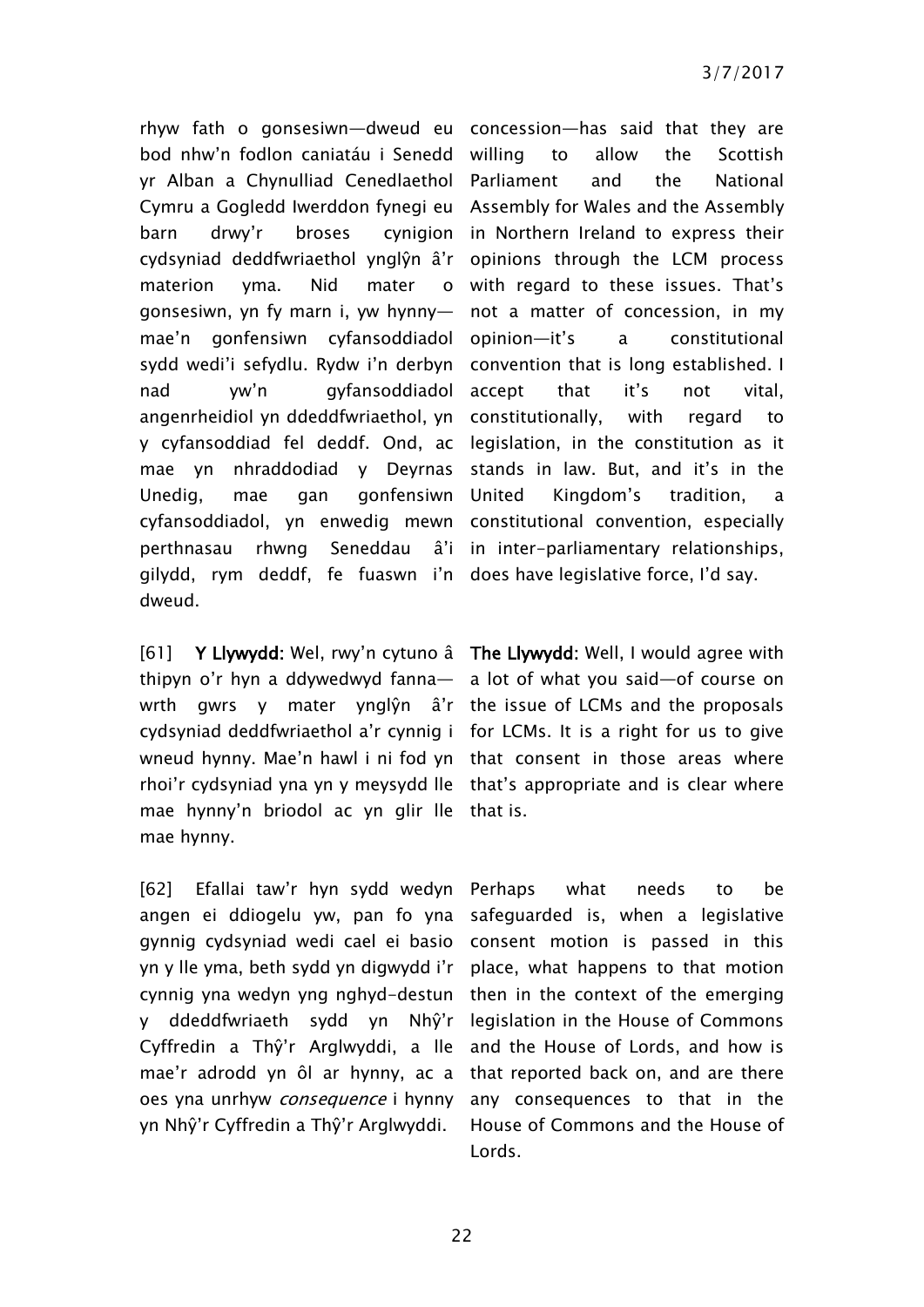[63] Ar hyn o bryd, mae'n cael ei At the moment, it is reported to them adrodd fod y cydsyniad wedi'i roi that that consent has been granted or neu, erbyn hyn hefyd, yn cael ei not been granted. But it's a matter of adrodd fod y cydsyniad heb ei roi. interest whether something greater Ond mae'n fater o ddiddordeb a should be triggered through that ddylid 'trigger-o' rhywbeth hyd yn process. Should there be a vote in the oed yn fwy allan o hynny. A ddylai Commons if the consent hasn't been fod yna bleidlais ar lawr Tŷ'r given by the National Assembly on Cyffredin os yw'r cydsyniad heb ei roi any particular issue? gan Gynulliad Cymru ar unrhyw fater?

[64] Felly, yn sicr, rwyf o'r farn bod angen trafod sut y gellid gwella beth need to discuss how we can improve yw'r canlyniad os nad yw cydsyniad the outcomes. yn cael ei roi, yn enwedig. Os yw'n consent is not granted. If it is cael ei roi, wrth gwrs, mae'n hawdd delio ag ef. Os nad yw'n cael ei roi But if it's rejected by this Assembly, gan y Cynulliad yma, yna beth yw'r then what are the consequences of consequence i hynny yn y lle arall?

[65] Mae'r pwynt ynglŷn thrafodaeth polisi a hyd yn oed even discussion on relations with the trafodaeth ar y berthynas gyda'r Secretary of State—of course, in the Ysgrifennydd Gwladol—wrth gwrs, context of legislation that is led by yng nghyd-destun deddfwriaeth sy'n Secretary of State for Wales, then that cael ei arwain gan Ysgrifennydd is where the relationship properly Gwladol Cymru, yna fanna mae'r lies. berthynas yn bodoli.

So, certainly, I am of the view that we particularly when granted, then it's easily dealt with. that in the other place?

The point on policy discussion and

#### 15:15

[66] Ond, wrth inni weld Brexit yn But, as we see Brexit unfolding, then I cael ei weithredu, yna fe fyddwn i—ac would be—and I'm speaking here as rydw i'n siarad, mae'n siŵr, fel cyn-a former Minister, perhaps, rather Weinidog fan hyn, yn hytrach nag fel than as Llywydd—very dissatisfied if Llywydd—yn anfodlon iawn byddem ni'n cyrraedd pwynt lle mae on the future of agriculture at the UK trafodaethau ar ddyfodol amaeth ar level, if there were to be any joint lefel Brydeinig, os bydd yna unrhyw negotiations, should all of a sudden cyd-drafod i fod, bod hynny yn sydyn happen through the Secretary of iawn drwy Ysgrifennydd Gwladol State for Wales rather than the four

we reached a point where discussions

23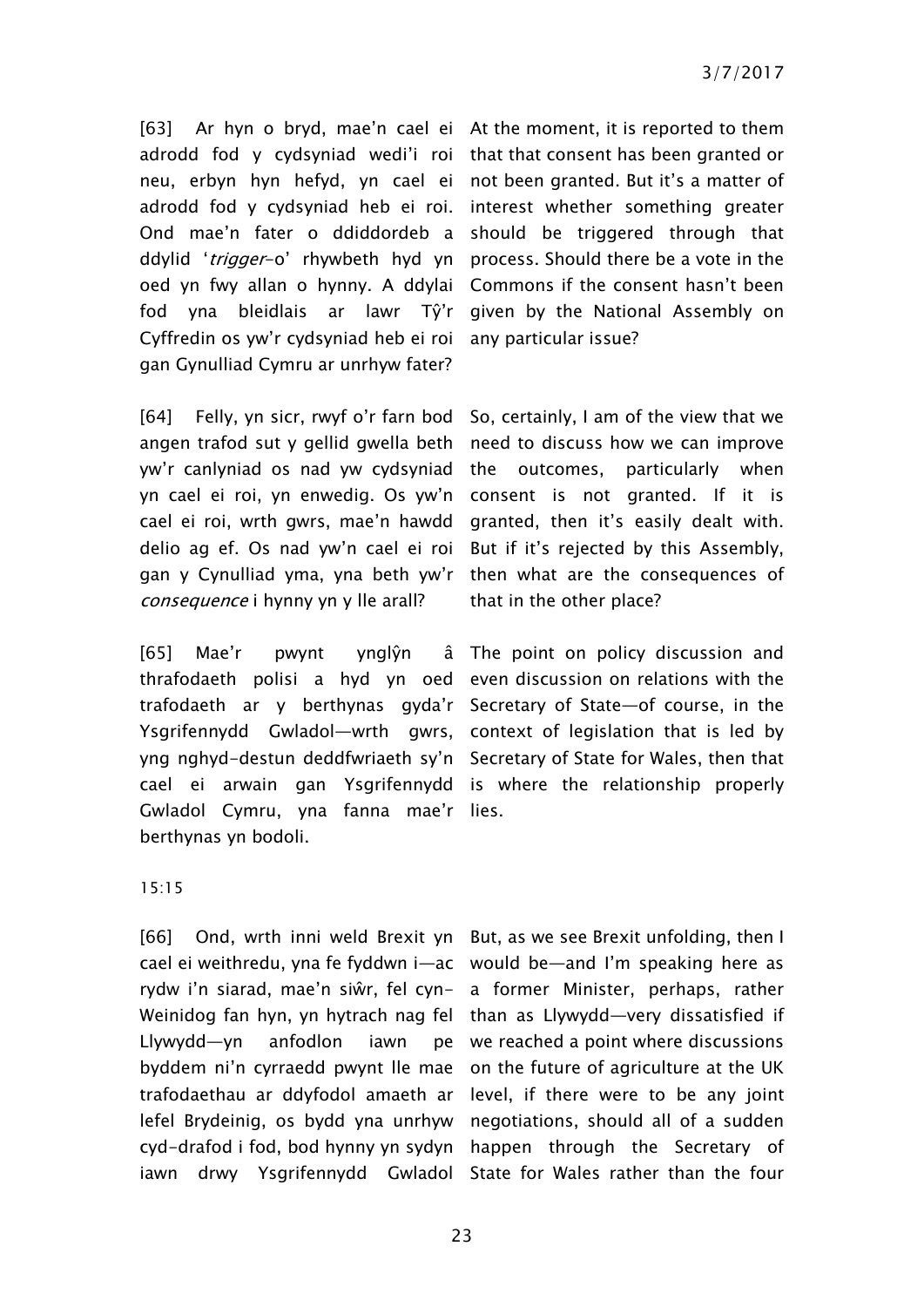Cymru yn hytrach na rhwng y pedwar agriculture Ministers in the UK. Gweinidog amaeth.

[67] Yr Arglwydd Elis-Thomas: Ie, Lord Elis-Thomas: Yes, we need to mae eisiau watsied hynny. watch that.

[68] Huw Irranca-Davies: Thank you. David, do you want to take us on now?

[69] David Melding: Yes. I want to take us back, actually, with your indulgence.

[70] Huw Irranca-Davies: Well, as you always do. [Laughter.]

[71] David Melding: Well, it's a traditional function, perhaps, of irascible old Tories.

[72] Lord Elis-Thomas: Or irascible lefties. [Laughter.]

[73] David Melding: We'll agree on the 'irascible' bit—we'll form the club of irascibles.

[74] The reason I demurred slightly, but only slightly, with what Dafydd was saying earlier is that it seems to me that, in the spheres of government, you do have certain areas that are quite clearly binary—so, they rest here in Wales or with Westminster, or in Edinburgh and Northern Ireland. But it seems to me that modern government has an awful lot of co-decision making. That's formally, but also, especially in a state that has such a vastly disproportionate make-up in terms of the size and power of England, things can bleed in, even to where there is a fairly binary divide. So, decisions on social care taken by a London Government, but, you know, perhaps especially if it changes the law in terms of what's insurable and subsidies for insurance, and makes a decision to shift the tax base a bit, you know, to wealth away from income, and funds social care differently—despite that being devolved in Wales, we, in effect, would be very much in the shadow, or the sunshine, depending on what you thought of that particular policy shift in London. Energy is another classic example, and now the frameworks we'll get with Brexit, if we do see what seems to be a compelling argument that there's going to have to be a level of UK governance on environmental and agricultural matters and other issues, these require co-decision-making structures and the scrutiny of them, and that's where it seems to me a real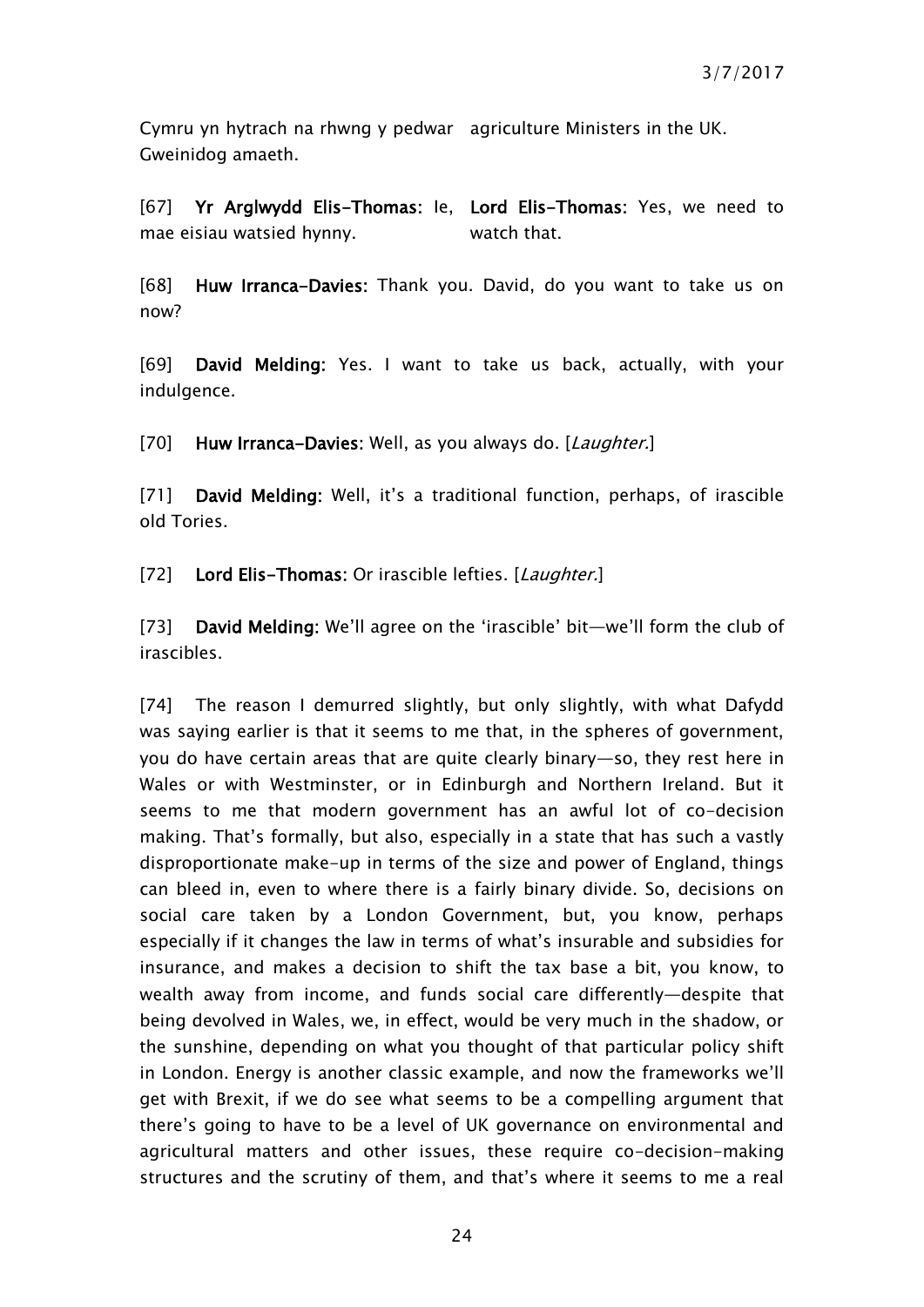weakness. And, do you know, when you talk to your equivalents, and particularly Speaker Bercow—and Adrian may reflect on this in his conversations with staff in Westminster—are they aware of the implications and the power they have, and the inadvertency, sometimes, of decisions that are made at Westminster having quite a knock-on effect elsewhere?

[75] The Llywydd: Well, I think that the challenge will be, if there is to be any move towards formalising inter-parliamentary work, whether that is scrutiny or some kind of oversight of policy—that the challenge will be that the four Parliaments do that equally and see it as something that they sign up to doing properly, that it adds value and doesn't detract from the proper accountability to the home Parliaments. I don't think there's a perfect model out there at this point, but I think it's a conversation that does need to be had in this context. But I certainly wouldn't want it to duplicate effort by creating joint committees when altogether separate committees would work just as well, and I wouldn't want it to be a talking shop of the kind that we may have already in some contexts. So, I think it's right to investigate this at this point and to see whether there is an appetite from all Parliaments for it. I suspect it would be the UK Parliament that would prove to be the most challenging, possibly, in seeing a role for it as an equal partner to four Parliaments, rather than a superior partner.

[76] David Melding: I have to say, I mean, I agree with Dafydd in that engagement can only start if our own processes are robust and our own committees are up to strength. Because I certainly wouldn't envisage an alternative framework, where everyone came together and formed that. It's got to be the sharing of what's in the existing institutions, and not undermining those at all. But the body of work they have to do, I think, probably will require flexibility, as you say. I mean, life is messy, constitutions are messy, in reality, even the ones that are very clearly defined in a written constitution—you know, real life soon changes things in all sorts of unanticipated ways, and we've just got to cope with it, really, haven't we? It's not mission impossible, but it does require, I think, constant energy and imagination, because you've got to adapt all the time.

[77] You said something interesting in your evidence, that you thought the weakness of Sewell is that it's a Government-to-Government convention, and we need a Parliament-to-Parliament convention. I wonder if you could develop that thought.

[78] The Llywydd: Well, I think I probably hinted that the most obvious part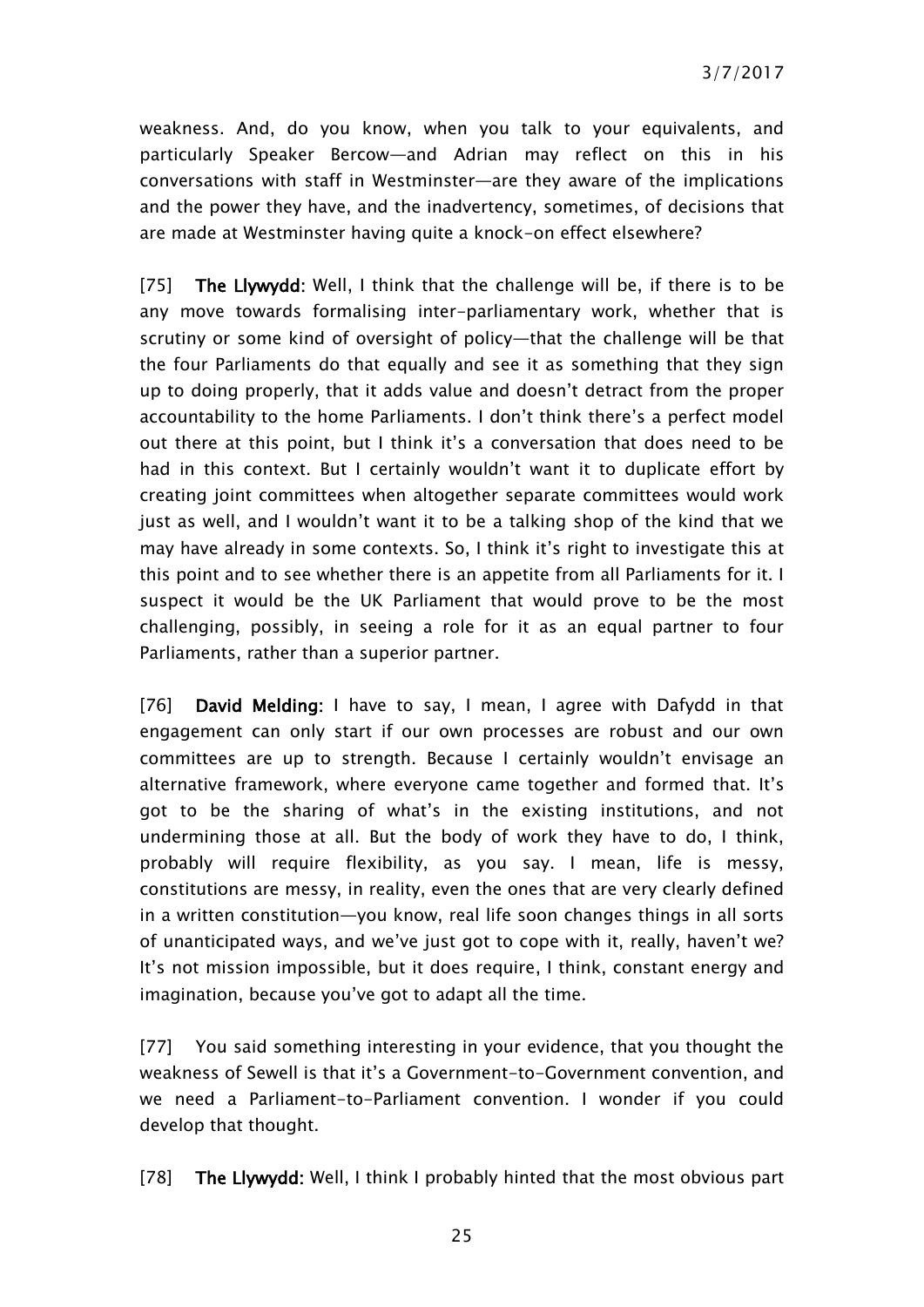of it would be what happens to our consent, or not consenting, when it returns the UK Parliament. There is, I think—

[79] David Melding: So, some great trumpet should sound, should it? It should at least be acknowledged that this has happened.

[80] The Llywydd: From what I'm told, currently, it's a footnote of some kind, and something between a footnote and a trumpet is probably what I'd suggest. I mentioned in passing—and I'm not an expert on what happens in the House of Commons or Lords—but it could be that, when consent is not agreed by the Parliament here, that triggers a vote in the House of Commons.

[81] Lord Elis-Thomas: I think the first thing that happens is a person in a wig walks in, with a piece of vellum wrapped, probably, in green ribbon, in our case, saying 'not consenting'. That's what we want.

[82] The Llywydd: Would you do that for us, Dafydd? Would you wear that wig?

[83] Lord Elis-Thomas: No, I don't currently have that power. It would have to be a clerk of Parliament, would it not, Chair, who would do that.

[84] Huw Irranca-Davies: I think you—[Laughter.]

- [85] The Llywydd: I think Adrian wants to say something.
- [86] David Melding: Oh sorry.
- [87] Mr Crompton: I'd love a wig, if I could—
- [88] Dai Lloyd: We have a volunteer. [Laughter.]

[89] Mr Crompton: I think there are two aspects in my head. At the Westminster end, our consenting, or not consenting, as the Llywydd said, triggers a formal notification process, but nothing else procedurally, in parliamentary terms. It is left to the Governments to sort that out. So, I think that's the element that needs addressing. But also, at the earlier stage in the process, by and large, it is left to the Governments to negotiate what we're asked to consent for, and so that process can take time, that eats up the time available to the Assembly to examine and come to its conclusion. So,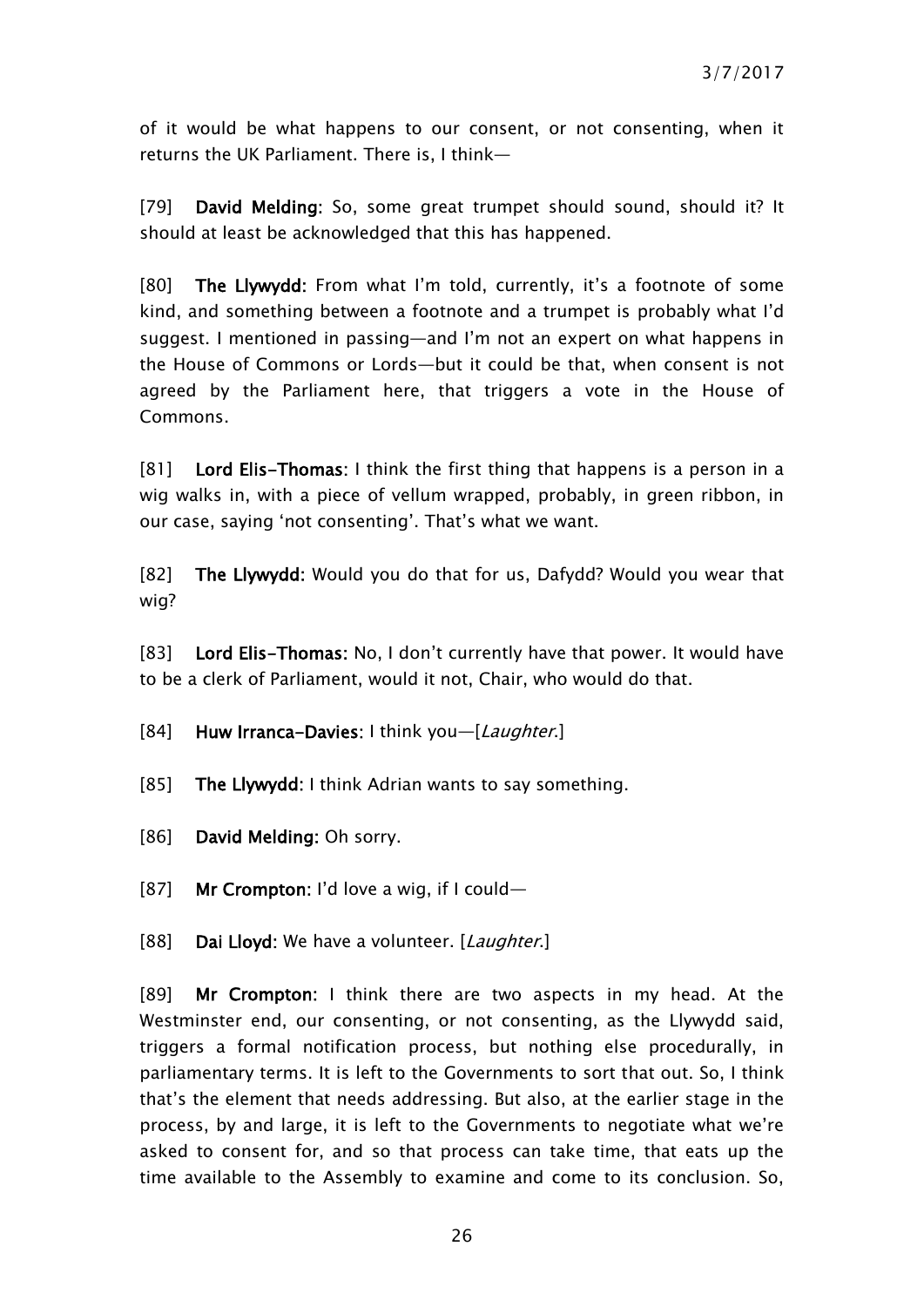the process ideally should not be the presentation of an LCM that's simply voted through rapidly; it should be a more thorough and long process.

[90] David Melding: Then, obviously, Brexit is a great test, really, of how we are cooperating. And you raised the issue with the European and External Affairs Committee that the timeliness of information and the programming, in Westminster, will affect our planning as well. How are discussions going on that side? Obviously, it's a time of some volatility in Westminster. But beyond that—I mean, are the, at least behind the scenes, personnel that are dealing with this most on the Government and the parliamentary side showing some consideration to our requirements as well?

[91] Mr Crompton: We're talking, as much as we can. Very few people seem to know very much more than we do, and so we're all still in something of a black hole at the moment. But, clearly, I think there will be some tension, potentially, because of the volume of legislative work that, one way or another, we will have to undertake within a very short time period. And so there will be natural concerns on the part of Government here, and at a UK level, for speed, and a push back from us for openness and transparency and thoroughness and time. And so those two things are inevitably going to collide, I think. But at this point, yes, we are all talking, and, yes, we are all trying to work it out in the best way possible. It's just that we're not fully equipped with all of the information we need at the moment.

[92] David Melding: And then my final question is still on this theme, but it takes us to a different example, really. We could look at much more informal and looser networks. The British-Irish Parliamentary Assembly would be a classic example, obviously, involving all the legislatures within the United Kingdom, including the dependencies, and another state, in the Republic of Ireland. I wonder: does BIPA give us any clues to how we might see better inter-parliamentary working, or would that be too loose a model, given the nature of much of their core work, and the fact that, as I said, they involve so many jurisdictions, including another state altogether?

[93] The Llywydd: Well, I'm not somebody personally who's had much to do with BIPA, and it's now led from the Presiding Office by Ann Jones. What strikes me from what I've seen of it work is that it's quite a loose, informal discussion of aspects of common interest. I know that the most recent Wales BIPA conference looked at an area of work of particular interest to us as a Parliament, and that is the establishment of a youth parliament. And, certainly, we can learn from some others on that. But it strikes me that our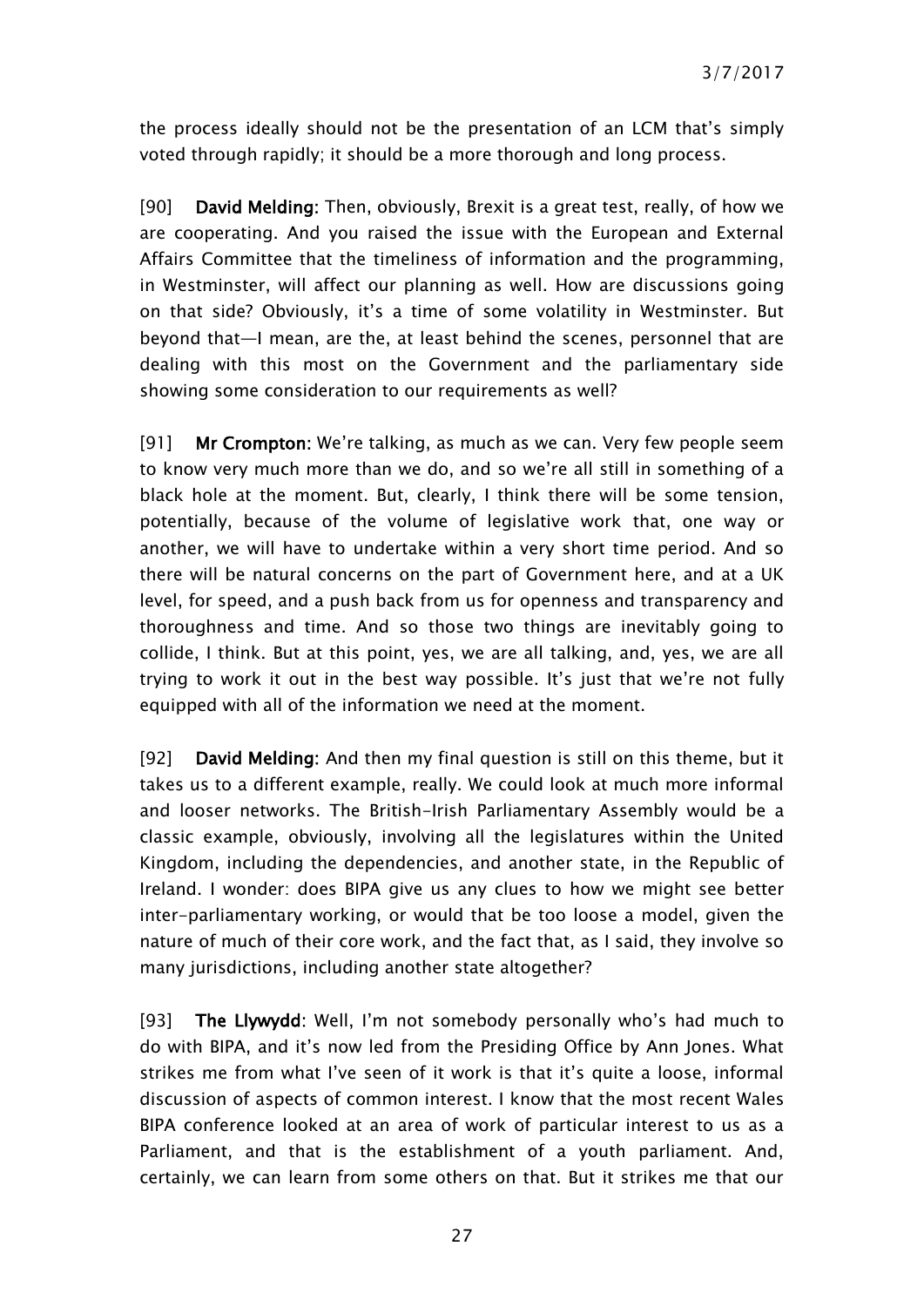first port of call is probably not to look at a BIPA model, if we're going to, in the context of inter-parliamentary work between these four Parliaments, but to look at something that is more specifically aligned to the post-Brexit model of governing these islands that we will have, and whether there is a role for inter-parliamentary work or not.

[94] **David Melding:** Diolch yn fawr.

[95] Huw Irranca-Davies: Dafydd, do you have any remaining questions you want to ask, just to close this?

[96] Lord Elis-Thomas: Very briefly, and no preamble this time.

[97] Huw Irranca-Davies: No. no.

[98] Yr Arglwydd Elis-Thomas: Pa ystyriaeth mae'r Llywydd a'i phrif consideration has the Llywydd and swyddog yn y maes yma wedi gallu ei her chief official in this area given to rhoi i'r cwestiwn o beth fyddai the question of what the relationship perthynas y Cynulliad Cenedlaethol of the National Assembly for Wales gyda Chynhadledd Deddfwriaethol Rhanbarthol Ewrop, European Regional Legislative CALRE felly, ar ôl i'n perthynas ni Assemblies, CALRE that is, after our newid? A'r cwestiwn arall cysylltiol relationship has changed? And a ydy: i ba raddau y dylem ni fod yn linked, related question: to what gwneud llawer rhagor fel Cynulliad yn extent should we be doing much ein perthynas ag addysg bellach ac uwch, er mwyn sicrhau ein bod ni yn relationship with further and higher gallu rhoi mwy o wybodaeth ar lefel education to ensure that we can give uwch am ein gwaith, ar linell rhyw greater information on a higher level fath o gwrs agored, ar-lein enfawr, about our work, along the lines of a fel ein hadroddiad diweddar 'Creu massive, open, online course, such as Deialog Ddigidol'? Dyna'r ddau gwestiwn olaf sydd gen i. Diolch yn Dialogue' report? Those are the two fawr, Gadeirydd.

[99] Y Llywydd: Ar y berthynas The Llywydd: On the relations with gyda Senedd-dai gwledydd eraill yr Undeb Ewropeaidd the other nations of the European yn dilyn gwledydd Prydain yn gadael Union once Brexit has taken place,

Elis-Thomas: What Cynulliadau would be with the Conference of as an Assembly in our recent 'Creating a Digital questions that I had. Thank you, Chair.

rhanbarthau a the Parliaments and Assemblies of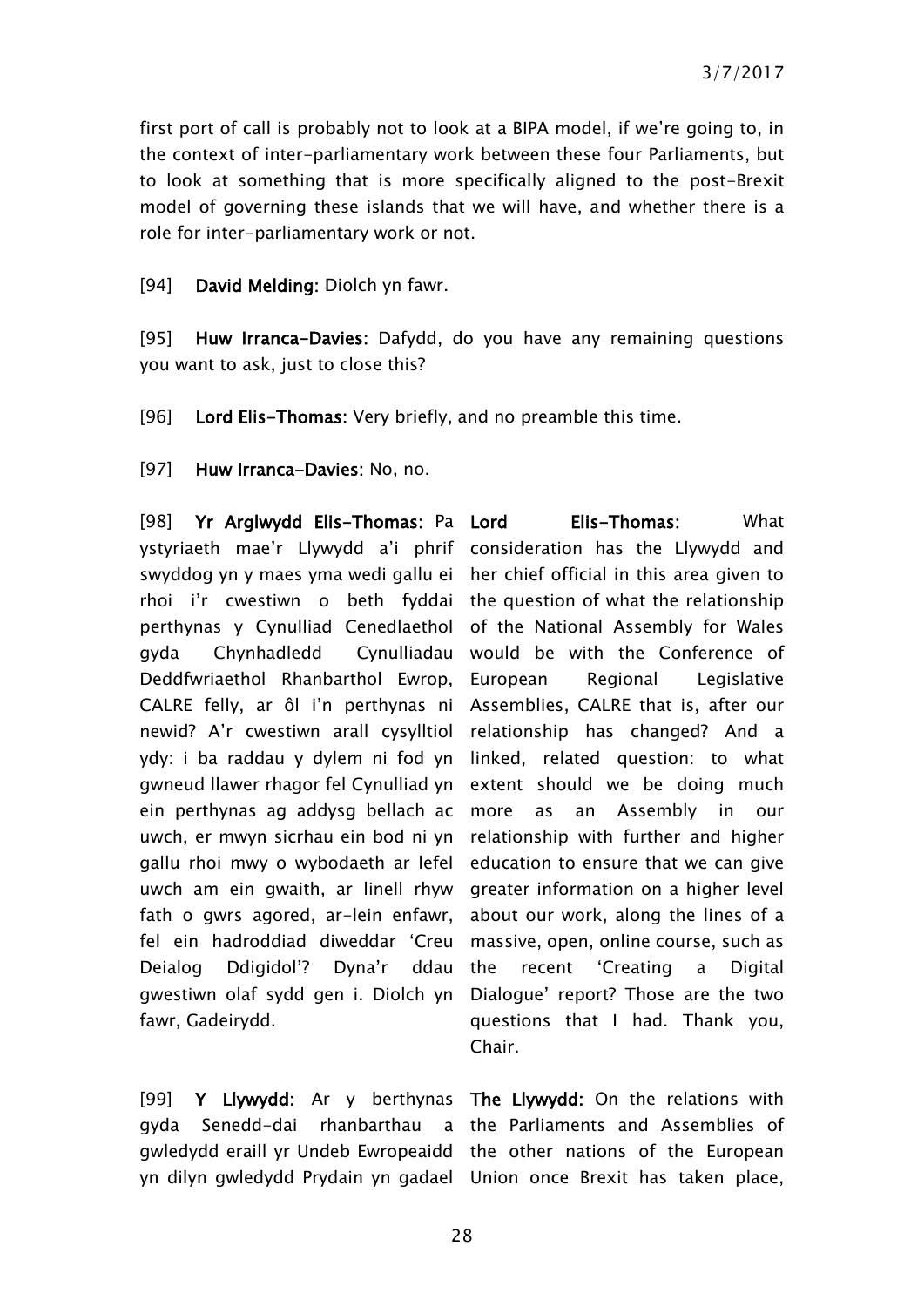yr Undeb Ewropeaidd, yna'n sicr, hyd then, certainly, up until that point, at y pwynt hynny, fe ddylai'r the relationship, and the role of berthynas, a rôl Cymru a'r Cynulliad Wales and this Assembly in that hwn yn y bartneriaeth yna, barhau. partnership should continue. And I Ac fe wnes i ymweld â'r cyfarfod a attended the meeting in Milan, ddigwyddodd ym Milan ar ôl y following the Brexit referendum, to refferendwm Brexit i roi'r neges ar convey the message on behalf of the ran pobl Cymru, ac ar ran Senedd people of Wales, and on behalf of the Cymru—ein bod ni'n awyddus i Welsh Parliament, that we are eager ymwneud â gwledydd a rhanbarthau to engage with CALRE, up until and Ewrop hyd at a thu hwnt i ymadael â'r Undeb Ewropeaidd.

[100] Yr union berthynas gyda chorff What the exact relationship with such felly yn dilyn gadael yr Undeb Ewropeaidd—fe fydd yn rhaid i ni drafod hynny. Ond fy ngobaith i, fel Llywydd, a gobeithio ar ran Aelodau yn y lle yma, yw bod ein perthynas ni gyda'n cyd-wledydd Ewropeaidd yn para, pa un ai ydyn ni'n aelod ffurfiol o'r Undeb Ewropeaidd neu ddim.

beyond our exit from the European Union.

a body will be following our departure from the European Union will have to be discussed. But my hope, as Llywydd, and, hopefully, I'm representing Members in this place in saying this, is that our relationship with our fellow European nations will continue, whether we are a formal member of the European Union or not.

#### 15:30

[101] Ac yna ar y pwynt ynglŷn ag And then on your point on the adroddiad Leighton Andrews ar sut Leighton Andrews report on using mae defnyddio'r lle yma i gynyddu this place to enhance awareness ymwybyddiaeth drwy fodelau dysgu, through learning models, particularly yn enwedig yng nghyd-destun, the context of some ignorance in efallai, tipyn o anwybodaeth mewn certain other Parliaments, and in rhai o'n Senedd-dai eraill ni, ac yn Westminster, then I'm open to San Steffan, yna, rwy'n agored i weld considering those options and how sut gallai hynny weithio. Bydd yn they could work. We will have to look rhaid inni edrych ar yr argymhelliad yna mewn tipyn bach yn fwy o more detail, but we are by now, of fanylder, ond erbyn hyn, wrth gwrs, course, aware that many people in rydym ni'n ymwybodol bod nifer fawr their workplaces are using such o bobl yn eu meysydd gwaith nhw yn mechanisms to enhance their

at that recommendation in a little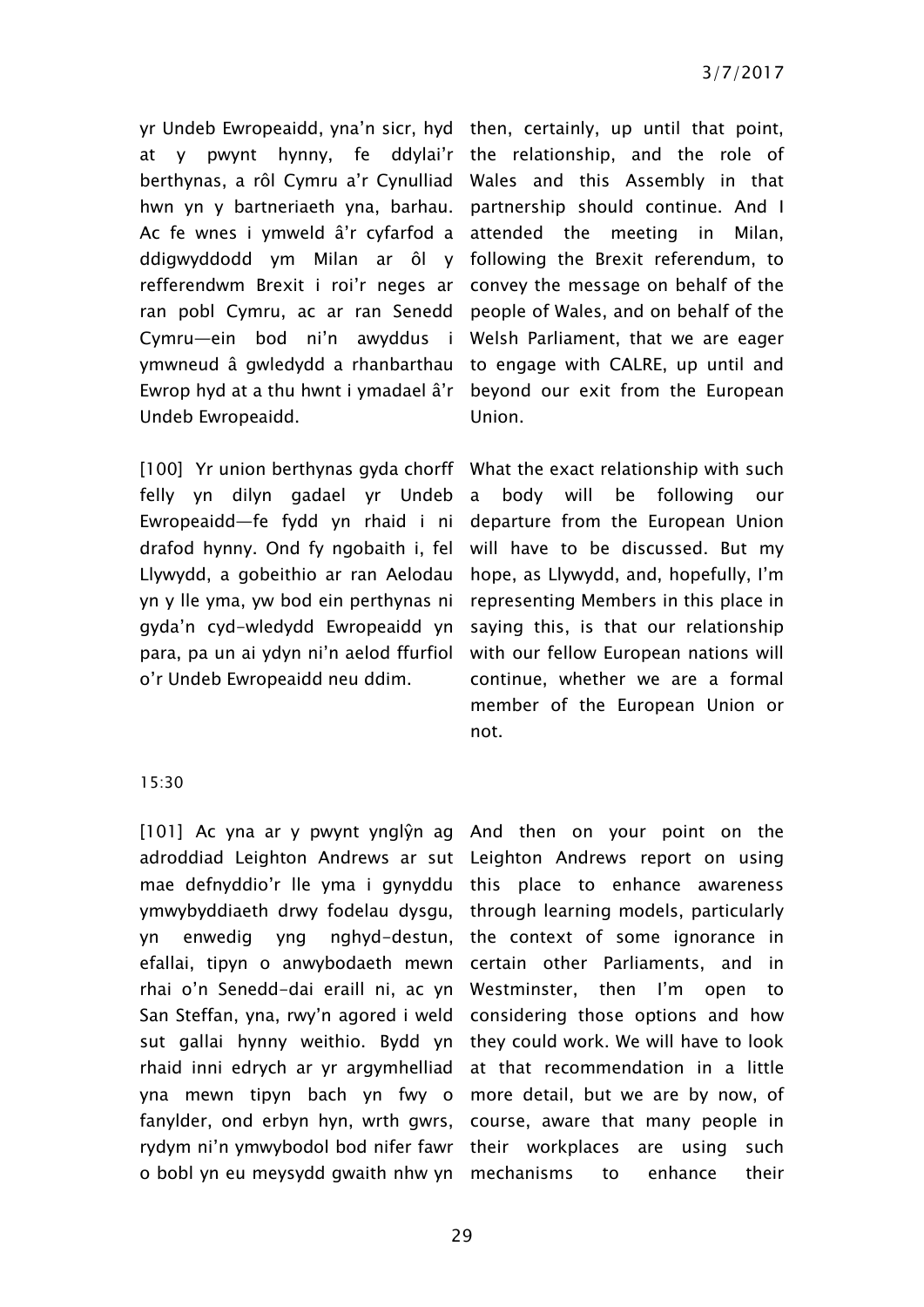defnyddio mecanweithiau felly i wella knowledge and skills within their eu gwybodaeth nhw a'u sgiliau nhw o workplaces. And having a resource fewn eu llefydd gwaith. Ac fe fyddai, that could be a module on the o bosib, cael rhywbeth sydd yn fodiwl National Assembly would be an ar y Cynulliad Cenedlaethol yn interesting proposal to look at. rhywbeth digon diddorol i edrych arno.

[102] Yr Arglwydd Elis-Thomas: Lord Elis-Thomas: Thank you. Diolch yn fawr.

[103] Huw Irranca-Davies: Thank you, Dafydd, We've reached the end of our questioning and evidence session, but I wonder if I could just ask for one final thought from you, which is: if we are—and I think you used the term earlier on that there is an opportunity at the moment to look at these things. If we do so, whether it is on inter-governmental mechanisms or interparliamentary mechanisms, do you see that as simply a response to the emerging turmoil that we need to resolve, temporarily, and sort it out so we can get through this, or should we be looking at something that is actually more enduring, so a response to where we are in devolution, quite frankly, as well, and where we are in terms of the UK constitution?

[104] The Llywydd: Well, I certainly think that the Brexit referendum and the turmoil, as you describe it, are a catalyst that allows us to look again at inter-governmental relationships and inter-parliamentary relationships and to see what needs to be put in place most urgently in order to ensure that what we do over the next two or three years works as well as possible. Whether it has any lasting legacy, whether it forms part of an enduring constitutional settlement—I'm not a constitutional lawyer, or even a constitutional politician, for that matter, but I suspect that there's nothing enduring about this constitution. [Laughter.]

[105] Huw Irranca-Davies: Thank you very much. What a note to end on. Thank you, and we really appreciate your evidence today, both of you— Adrian Crompton, as well as you, Llywydd. Diolch yn fawr iawn. We will send you the transcript, obviously, for you to check for accuracy and so on, but thank you for sharing your time with us and being as frank and open with us as you always are. Diolch yn fawr iawn. Thanks.

[106] Y Llywydd: Croeso. The Llywydd: You're welcome.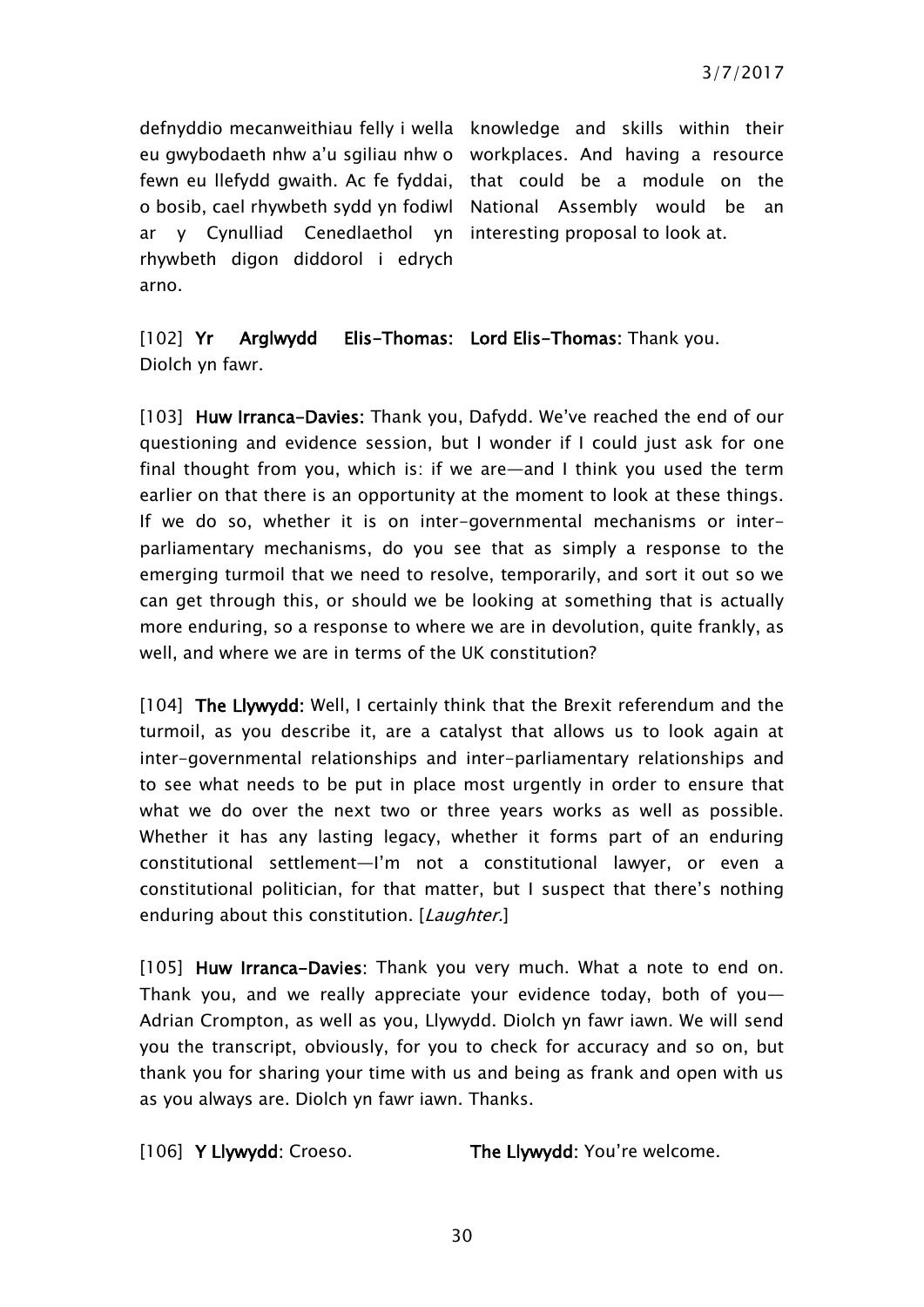[107] Huw Irranca-Davies: We'll just take a moment while we prepare for the next item of business, then.

[108] There we are, and we're still in public session at the moment. We'll return to that later, perhaps, in private session and reflect on the evidence that we've just heard.

15:33

# <span id="page-30-0"></span>Offerynnau sy'n Cynnwys Materion i Gyflwyno Adroddiad arnynt i'r Cynulliad o dan Reol Sefydlog 21.2 neu 21.3 Instruments that Raise Issues to be Reported to the Assembly under Standing Order 21.2 or 21.3

[109] Huw Irranca-Davies: If committee members are content, we will move on to the next item of business, which would be item 3. We have one instrument that raises issues to be reported to the Assembly under Standing Order 21.2 or 21.3, and we have several papers related to this negative instrument. It's SL(5)112, the Marketing of Fruit Plant and Propagating Material (Wales) Regulations 2017, and we have the regulations, the explanatory memorandum, the report, and also, in paper 4, a letter to the Llywydd from the Leader of the House and Chief Whip that we circulated as part of the papers today.

[110] Now, this is quite an interesting one, because it touches on the implementation of regulations coming from a Council directive, Council directive 2008/90/EC, on the marketing of fruit plants and propagating material and fruit plants intended for fruit production. They revoke and replace the Marketing of Fruit Plant Material Regulations 2010.

[111] What we have is a situation where the regulations have breached the 21-day rule. If Members are content, what I'll do is I'll pass over to Gareth to explain how this came about—because there's quite an interesting background to this—and where it leaves us. Gareth.

[112] Mr Howells: Diolch. This specific area of EU law should have been made part of Welsh law by 1 January 2017. The Welsh Government missed that deadline and agreed with the European Commission an extended deadline of 19 June 2017. That extended deadline has been met, but in order to meet that extended deadline, the 21-day rule has been breached. That is the rule that subordinate legislation comes into force at least 21 days after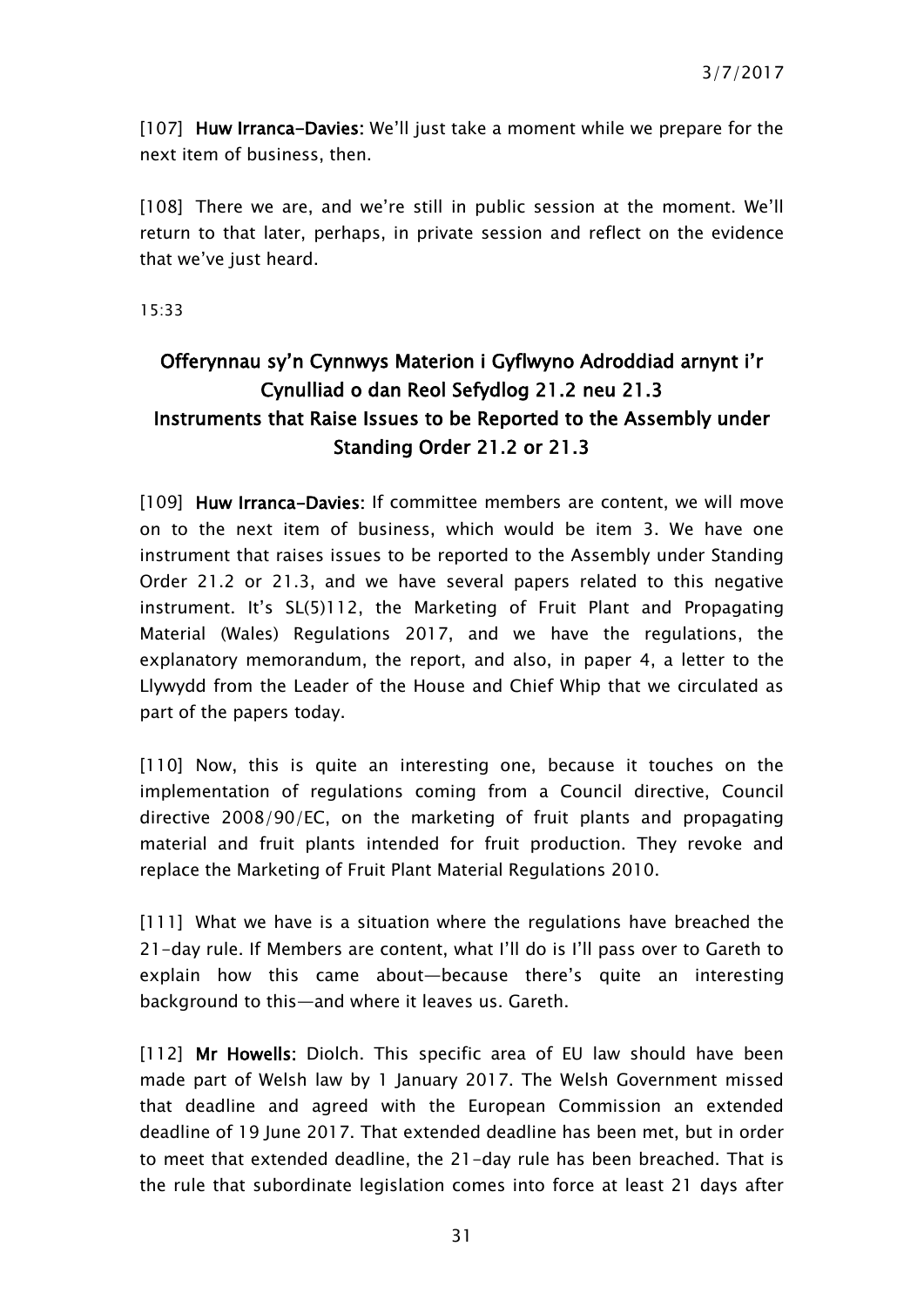it's been laid before the Assembly. The Welsh Government has provided a helpful and open explanation of the delays behind these regulations. The explanation is in the explanatory memorandum and the letter to the Llywydd. The reasons include a delayed consultation because of the Assembly election and the EU referendum, and the fact that these regulations mirror the Department for Environment Food and Rural Affairs regime, and so the Welsh Government has, in effect, tied itself to the DEFRA timetable. So, add all of that up and the regulations meet the extended EU deadline, but in doing so, they come into force just three days after being laid before the Assembly, and so they breach the 21-day rule.

[113] Huw Irranca-Davies: So, we're in that slightly unusual situation, but I note as well, in terms of the explanatory memorandum, it explains that there was a consultation between 30 September and 25 November, in which the responses from the interested parties—there were a limited number of responses, but those from the industry sector affected were favourable towards this actually being brought in. The impact assessment suggests that there will be additional costs of labelling and reduced costs for inspection with a small overall benefit. So, the context of this unusual situation here, where there is a breach of the 21 days, is set against the context of broad support for this and minimal cost implications. Do we have any particular comments on this?

[114] Lord Elis-Thomas: Can I just add to that? Are we aware, or have we been made aware, of any persons or groups of people or organisations that are adversely affected by this legislation, and therefore would not have had the opportunity to express their views within the 21 days? If not, then I think we can waive the position.

[115] Huw Irranca–Davies: A very important point. My reading of this was that there were no negative consequences here that were highlighted.

[116] Mr Howells: No, and there's a Government response on page 63 of the pack, which seems to suggest that the industry has been kept informed of these changing deadlines.

[117] Huw Irranca-Davies: Yes. Are we happy to note that, then? There we are. Thank you very much indeed. Thank you, Gareth.

15:37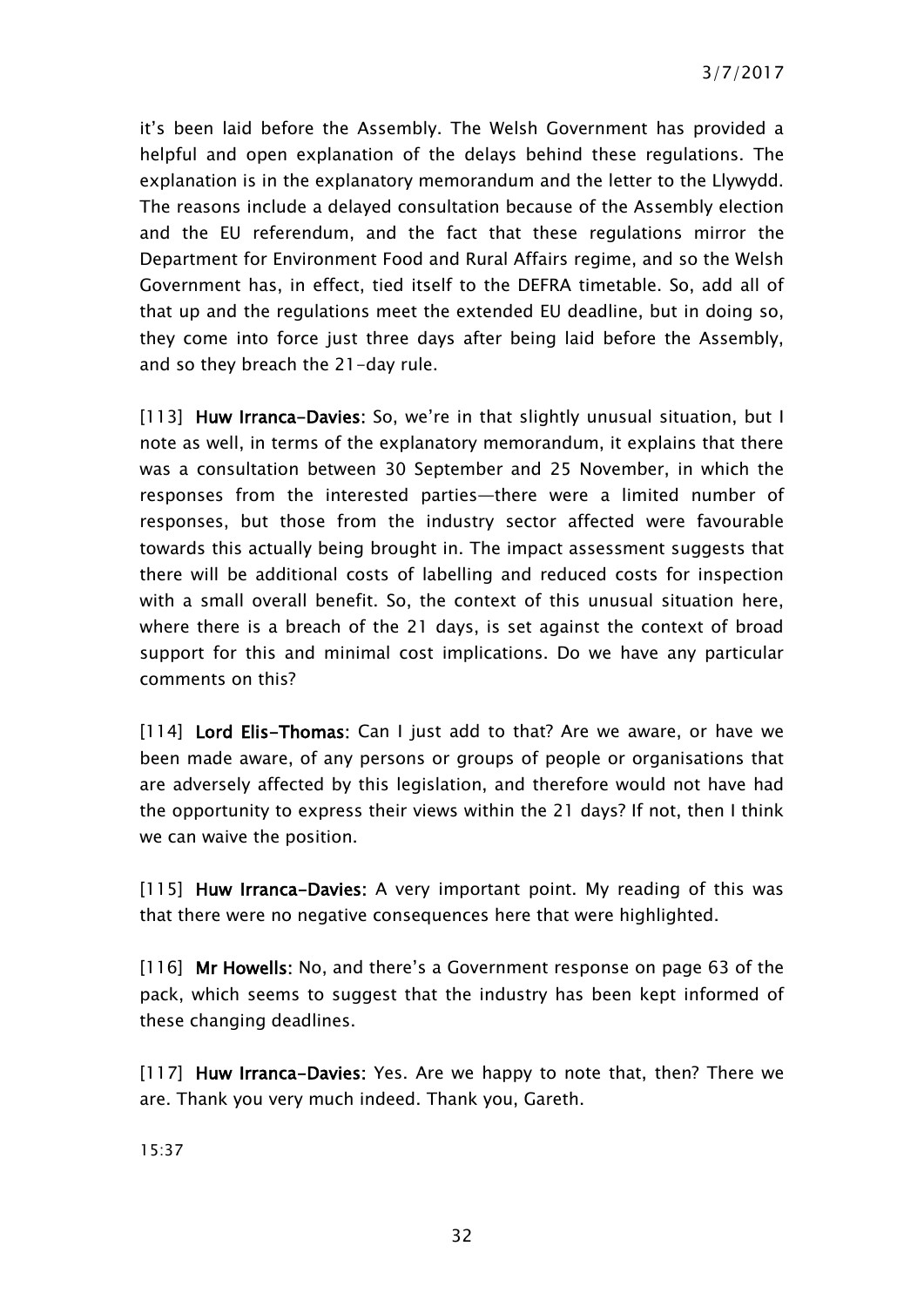## Papurau i'w Nodi Papers to Note

<span id="page-32-0"></span>[118] Huw Irranca-Davies: We will move on to item No. 4-papers to note. We have correspondence regarding subordinate legislation deriving from EU law: a letter from the Leader of the House and Chief Whip of 28 June 2017, and a letter to the Leader of the House and Chief Whip of 21 June. I would just invite you to note that response that we've had, now that the leader of the house has noted the way in which we are going to flag up secondary legislation that raises issues in terms that we have described before.

[119] We also have a letter from the Cabinet Secretary for Education in respect of the Education (Postgraduate Master's Degree Loans) (Wales) Regulations 2017. This is something we chose to pick up from a previous meeting. The response from the Cabinet Secretary for Education is in the pack. It's a very positive response. It's a very succinct response. We toyed with the idea earlier on of sending this around to all Cabinet Secretaries to say, 'This is the ideal response, where you just respond to our findings and our recommendations, and say, "That's absolutely right. We'll do what you're saying".' But I suspect that we won't get that always. If you're happy to note that response there—.

15:39

# <span id="page-32-1"></span>Cynnig o dan Reol Sefydlog 17.42 i Benderfynu Gwahardd y Cyhoedd o'r Cyfarfod Motion under Standing Order 17.42 to Resolve to Exclude the Public from the Meeting

Cynnig: Motion: Motion:

bod y pwyllgor yn penderfynu that the committee resolves to gwahardd y cyhoedd o weddill y exclude the public from the cyfarfod yn unol â Rheol Sefydlog remainder of the meeting in 17.42(vi).

accordance with Standing Order 17.42(vi).

Cynigiwyd y cynnig. Motion moved.